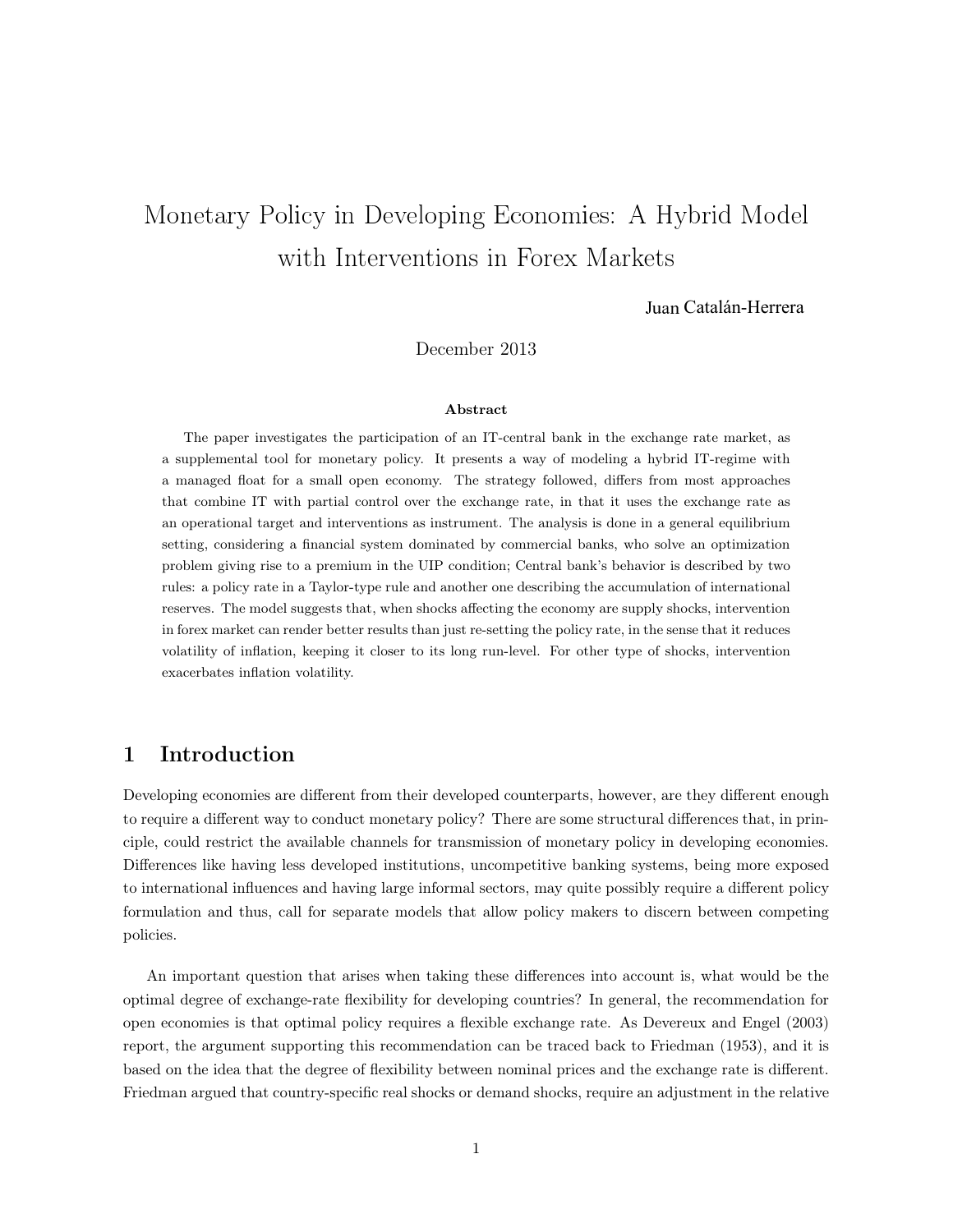price level between countries. This needed adjustment can be brought by a change either in the internal nominal prices or in the exchange rate, and since there is some evidence pointing to rigid nominal prices, the usual policy recommendation is to let the exchange rate move freely.

Despite the rooted acceptance of this policy recommendation, it relies on assumptions that are not necessarily observed in developing economies. For example, it assumes perfect capital mobility (to ensure an immediate adjustment of the exchange rate), but in developing economies with underdeveloped financial systems and limited supply of financial assets, this assumption might not be satisfied, at least in the short run. If the exchange rate is not subject to the same arbitrage pressures, the benefits attributed to a fully flexible exchange rate might be overstated, giving room for a better policy configuration; perhaps one that includes an active participation of the central bank in the exchange rate market.

Central banks in developing countries, have all along put more emphasis on the exchange rate than they have officially admitted, as documented by Calvo and Reinhart (2000). According to these authors, the fact that many emerging markets (and some developed) appear to be reluctant to let their currencies fluctuate stems from a common cause–lack of credibility, that hinders the anchorage of expectations. Nevertheless, since there is evidence of a positive correlation between the volatility of the nominal and the real exchange rate<sup>1</sup>, avoiding large fluctuations in the nominal exchange rate, more than a "fear to float" due to a lack of credibility, it could be the optimal response for a central bank that implements its monetary policy in an environment plagued with internal and external distortions. For example, capital flows that are assumed to help smooth consumption in face of external shocks, could be exacerbating those shocks in developing countries, where boom-bust cycles are common; capital inflows and the associated currency appreciation had been followed by busts, featuring sudden stops, sharp depreciations and recessions. Intervention in the foreign exchange rate market in this context, could be a well justified policy measure, if intended to hamper down these vicious cycles.

Intervention in foreign exchange markets and the interest of central bankers on the exchange rate, has long been debated. Monetary policy evolved from targeting money aggregates in the 1980's towards targeting the exchange rate and using it as the nominal anchor. According to Batini (2006), in 1985 more than half of developed countries and 75% of developing countries, were engaged in some sort of fixed exchange rate regime, twenty years later, these proportions decreased to 5% and 55% respectively. Even today, some emerging countries seem to be targeting an undervalued real exchange rate level, as part of a development strategy, based on channeling investment to export industries, as proposed by Dooley, Folkerts-Landau, and Garber (2003). But in general, countries (developed and developing alike) have shifted towards a new preferred nominal anchor, *i.e.* inflation, under the so called Inflation Targeting -IT- regime. If we consider a small economy, open to international capital flows which is operating its monetary policy under this regime, the usual recommendation for the exchange rate policy, is again to adopt a flexible exchange rate regime and, there are two related arguments to support this recommendation: First, according to the Mundell-Fleming framework, countries that are integrated to the global capital markets cannot use the exchange rate as an additional tool for monetary policy, since these open economies are subject to the impossible trinity, *i.e.* they can achieve simultaneously, only

<sup>&</sup>lt;sup>1</sup>As documented byMussa (1986), and many others afterwards.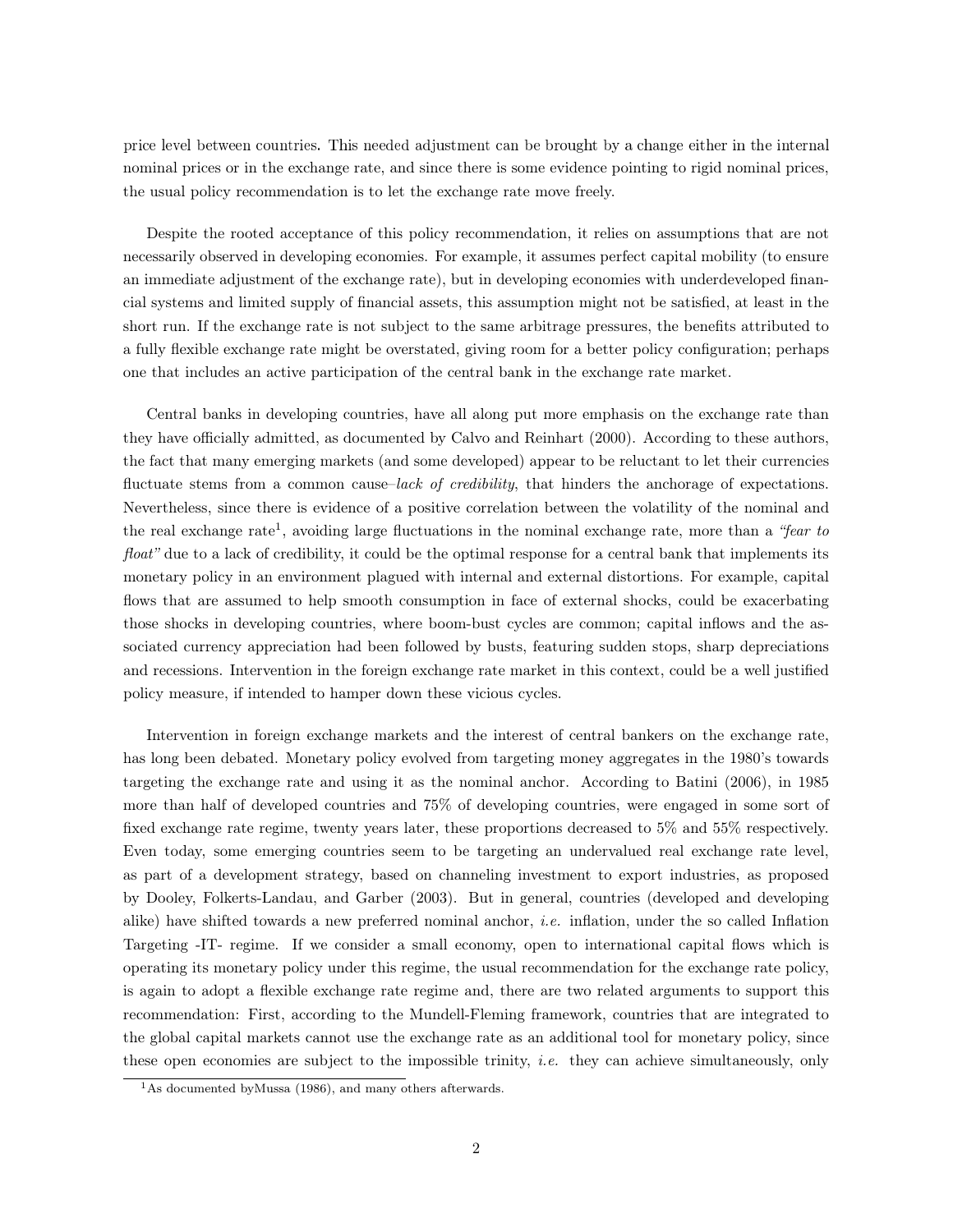two out of the following three policy goals: an independent monetary policy, financial integration and exchange rate stability, and second, since monetary policy represents only one instrument, according to Tinbergen (1952)it can only pursue one objective, therefore, if the central bank of a financially integrated economy chooses to control inflation, the exchange rate cannot be targeted simply because the lack of independent instruments.

Nevertheless, Aizenman, Hutchison and Noy (2011) show that even IT-central banks follow a mixed strategy, where both inflation and the real exchange rate are important determinants of the policy interest rate. The question is why? are these central banks just wasting resources, acting like a dog chasing its own tail? or is it possible, on the one hand, that the particularities of developing economies allows them to escape from the policy trilemma and, on the other hand, that the recent hoarding of international reserves provides some countries with an additional policy instrument to pursue simultaneously two objectives? At least we know that emerging countries indeed display a different configuration of the policy trilemma; according to Aizenman, Chinn, and Ito (2010) emerging market countries had move to a middle ground, where non of the three delimiting policy objectives of the trilemma dominates, contrasting with industrialized countries that had move markedly towards financial integration, and non-emerging market developing economies, that appear to be bias towards exchange rate stability.

For emerging economies, the more balanced configuration of the trilemma has been observed jointly with an increase in the reserves to GDP ratio, suggesting that it might be possible to target a desired combination of the three policies by accumulating international reserves. If reserves accumulation gives some slackness to the restrictions imposed by the trilemma, a bigger spectrum of feasible policies could be at the disposal of central banks. If so, we should ask again, what would be the best contribution of monetary policy in such economies? Should these countries devote monetary policy solely to restrain an internal distortion *(i.e.* the internal nominal price rigidity) and assume a passive role with respect to the exchange rate? or is it possible to use intervention in the foreign exchange rate market as an additional tool of monetary policy? Answering this question is especially important for developing countries who are implementing monetary policy under inflation targeting, since this policy regime can be destabilizing for a country subject to terms of trade volatility.

However, the analysis of such intervention practices are beyond the reach of standard modeling approaches. Monetary policy and concerns of central banks regarding the exchange rate are usually studied in the context of the New Keynesian -NK- model, which features only one instrument -a short term interest rate- used to target inflation and exchange rate behavior. This modeling approach is unfit for the practices of central banks in developing countries, where often, intervention in the forex market it is seen as another instrument in achieving central bank's objectives; frequently understood as a supplemental instrument, supporting the transmission role of the interest rate −the main instrument-, but also there are cases where interventions are used independently from the main instrument aimed to different objectives, and therefore, making the standard modeling approach (i.e. one featuring only a Taylor-type rule) too stylized to model these interactions.

Therefore, the aim of this paper is not to engage in the fixed vs. flexible exchange rates debate, but rather to consider the participation of an IT-central bank in the exchange rate market, as a supplemental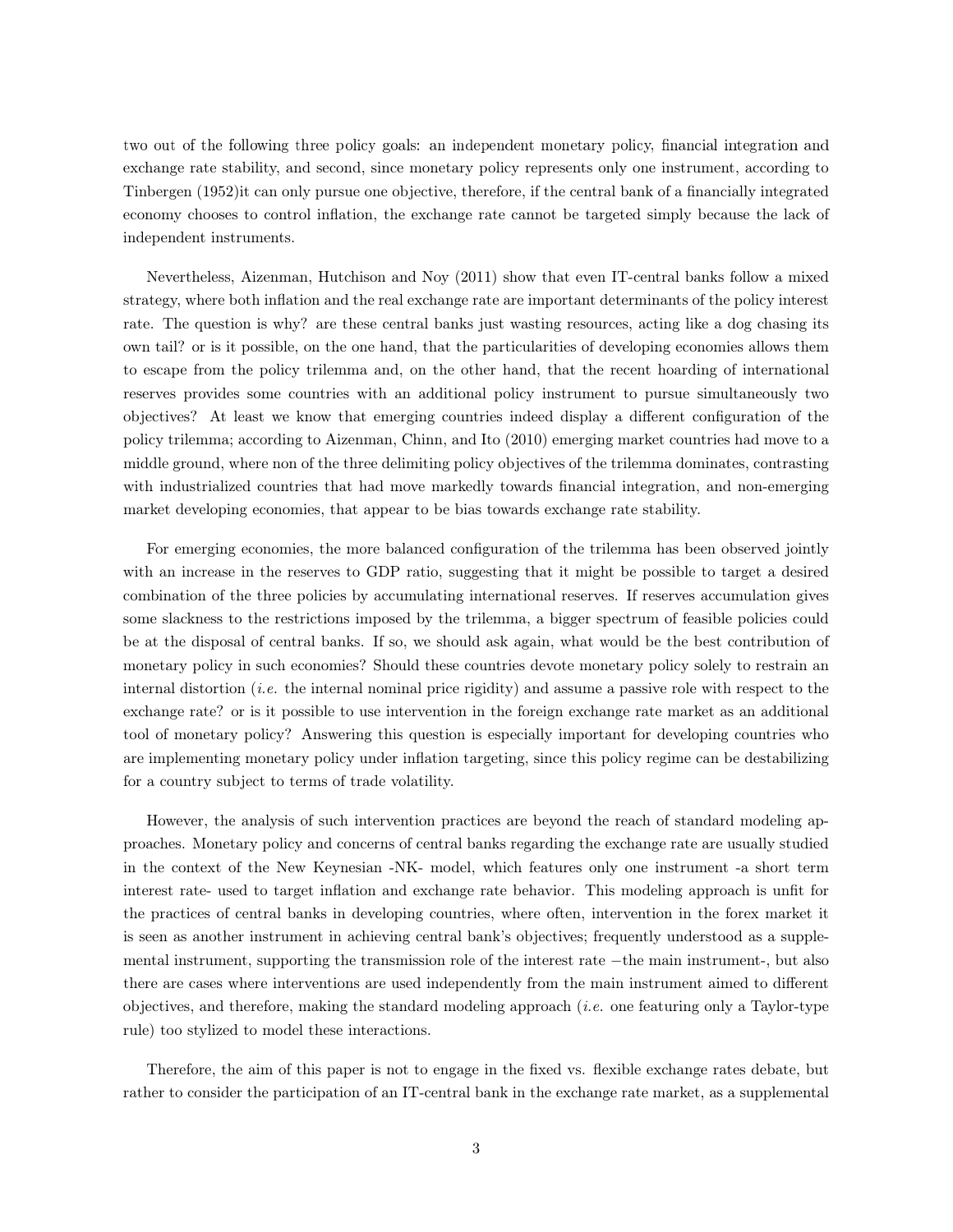tool for monetary policy. It presents a way of modeling a hybrid IT-regime with a managed float for a small open economy -SOE-. The strategy followed here, differs from most approaches that combine IT with partial control over the exchange rate, in that it uses the exchange rate as an operational target (and interventions as instrument), instead of studying concerns for the exchange rate in the context of a standard New Keynesian inflation targeting model with only one instrument -where interest rates that are used to target both, inflation and the exchange rate−. The main disadvantage of using this standard NK approach, is that it necessarily leaves the determination of interest rates to exogenous elements (usually the UIP condition) and fails to account for other possible transmission channels associated with achieving the exchange rate operational target through interventions in the foreign exchange market. Most of this literature, by ignoring the exchange rate management and its channels, it is not suitable for modeling the central bank behavior in developing countries and/or emerging markets.

The analysis is done in a general equilibrium setting, which allows the study of the financial stocks needed for capturing balance sheet effects of intervention. The model takes into account conditions under which monetary policy is conducted in developing countries, displaying two salient features. First, it considers a financial system dominated by commercial banks, who face limitations in their borrowing capacity from abroad. Banks are supposed to solve an optimization problem where they get to choose how much to borrow from abroad, and select how to divide its assets between loans and government securities. Their optimization problem is subject to an incentive compatibility constraint, that addresses the possibility of default and gives rise to a premium in the UIP condition that allows domestic interest rates to deviate from the international interest rate; it also introduces a wedge between the policy rate and the rate charged for loans. Second, Central bank's behavior is described by two rules: a policy rate in a Taylor rule and another one describing the accumulation of international reserves. In this first model, both rules will be used to target inflation, but in principle, both can pursue multiple targets. The rest of the paper is organized as follows. Section 2 describes the model. Section 3 describes the calibration of the model and the algorithm used to solve it. Section 4 describe model dynamics and Section 5 concludes.

# 2 The Model

The model takes into account the conditions under which monetary policy is conducted in developing countries, particularly, it includes a financial friction limiting the borrowing capacity of domestic banks from abroad, a preponderant role of banks within the financial system and, as in Ravenna and Walsh (2006), it introduces the cost of working capital into the production side of the model, by assuming that firms need to pay for labor before the proceeds from the sale of output are received. Considering these two frictions, is relevant since the dynamic and static interactions between frictions in both, the international and domestic financial markets, have important consequences for emerging market's performance as Caballero and Krishnamurthy (2001) -CK- have shown. Although the frictions that are considered here are different from the collateral constraints discussed in CK, it will be argued that these same interactions (between international and domestic financial frictions) might be relevant for the conduct of monetary policy in developing economies.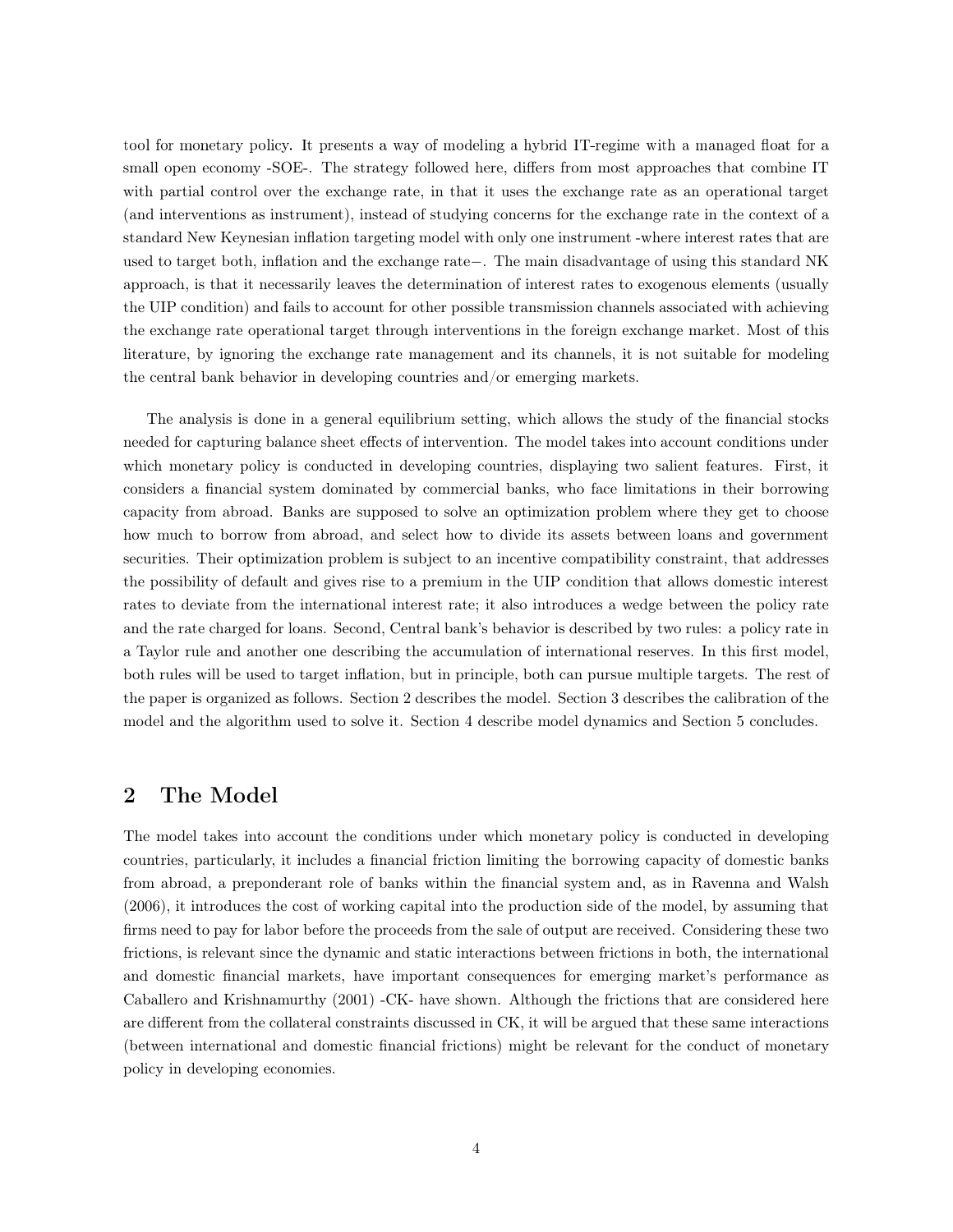# 2.1 Banking Sector

The banking sector consists of a commercial bank and a central bank. The commercial bank seeks to maximize its cash flow and has access to a credit line from abroad. It will make loans to firms and will hold securities issued by the central bank. Therefore, its balance sheet has loans and central bank's securities on the assets side, and the credit line from abroad will be its sole liability (and source of funding). The balance sheet of the Central Bank will show international reserves in the assets side and self-issued securities on the liabilities side, these securities will be issued in order to finance the accumulation of reserves; as the commercial bank, the Central Bank will transfer its cash flow to households<sup>2</sup>. A detail description of the two financial agents follow.

### 2.1.1 Central Bank

The central bank will be allowed to hold a stock of foreign assets (international reserves)  $-IR_t$ - for which it collects a return  $-i_t^{rf}$  by investing them abroad. In order to finance the acquisition of those reserves, it will issue securities  $-B_t^s$ - in the domestic market paying an interest rate  $-i_t^{-3}$ . For the moment, fiat money will be ignored, implying that the accumulation of international reserves is done by sterilized interventions. The central bank will interact with commercial banks (in the local market) selling or buying securities when ever it wants to modify the stock of reserves; which is the usual way for central banks to acquire reserves in developing and emerging economies.

In this setting, the central bank will have two instruments at disposition: the interest rate to control inflation, and the level of reserves to influence the exchange rate. Therefore, its behavior will be characterized by two policy rules: a standard Taylor rule for the policy interest rate −as a function of inflation ( $\pi_t$ ) and a random disturbance with zero mean ( $\epsilon_{\pi,t}$ )- which can be introduced without further explanation:

$$
i_t = \omega_\pi \pi_t + \epsilon_{\pi, t} \tag{1}
$$

and another rule describing the accumulation of international reserves, which deserves a short digression. In order to formulate a rule describing the accumulation of reserves, we should first clarify what are the motives for intervention. The objectives for intervention are particularly varied, according to the Bank of International Settlements (BIS), the reasons for intervention cited by central banks (that do not use the nominal exchange rate as the nominal anchor) include: to control inflation or maintain internal balance, to maintain external balance and prevent resource misallocation or preserve competitiveness and boost growth, and to prevent or deal with disorderly markets or crisis, among others. Since policies regarding intervention (ergo, the foreign exchange rate) can potentially target a wide range of objectives, in what follows, we will assume that the primary objective of monetary policy is to ensure low inflation as a sound

<sup>2</sup>From the point of view of a consolidated public sector, the distinction between government and central bank securities is unimportant since both represent official liabilities, monetary policy implemented with central bank issued securities will generate a quasi-fiscal deficit (or surplus), which will end up as a burden to tax-payers at some point. Since the central bank's cash flow will be transferred to households, this is a simple way of bypassing fiscal considerations, which are out of the scope of the present paper.

<sup>3</sup>Variables in capital letters denote nominal values.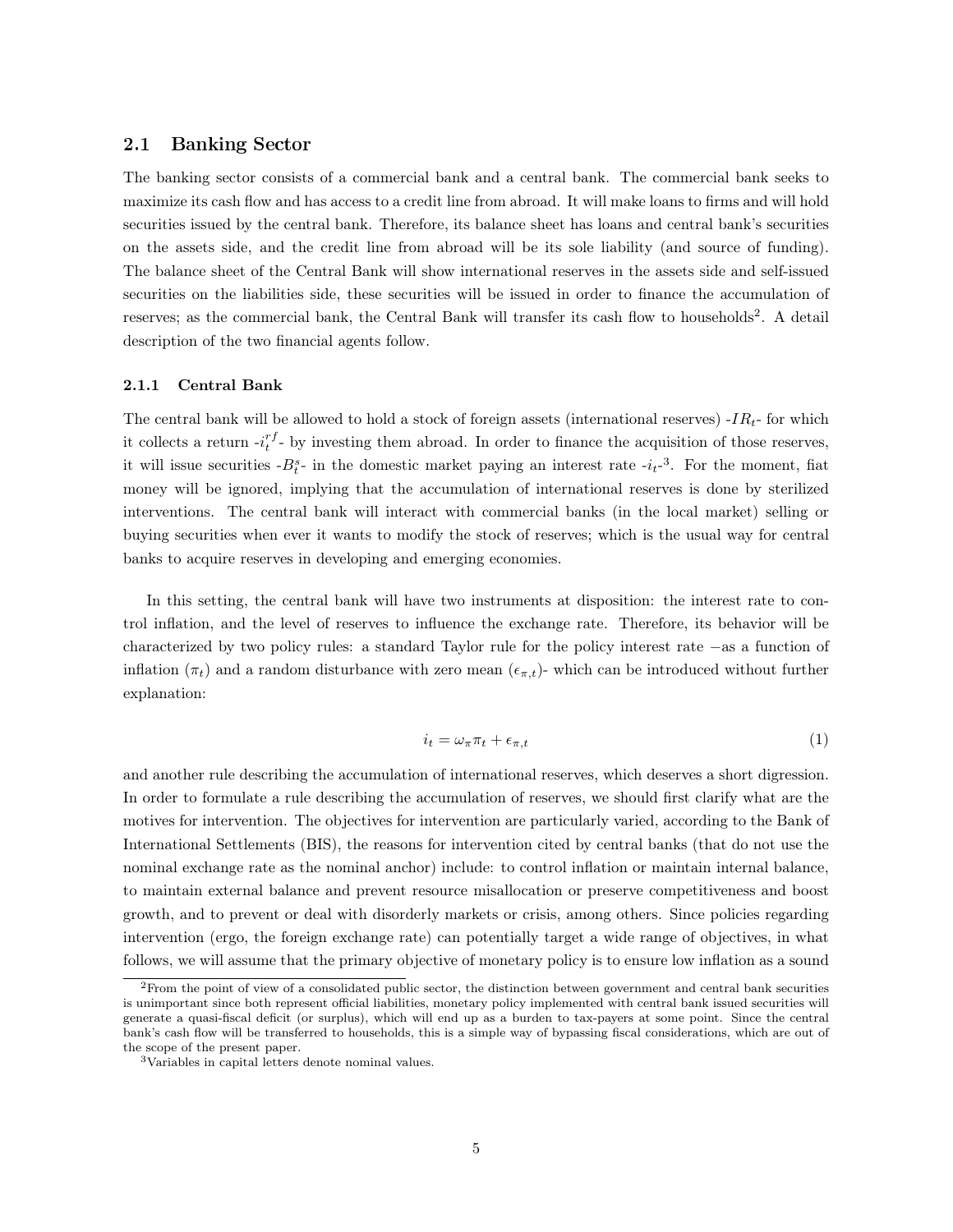basis for sustained economic growth, hence, the central bank will use both instruments to keep inflation close to its long run level.

Consequently, we assume that the central bank will have an operational target for the exchange rate  $-\bar{S}_t$  –, that is based on the state of the economy<sup>4</sup>, and will adjust this target in order to stabilize inflation, according to:

$$
\bar{S}_t = S_T - \gamma_s (\pi_t - \pi) \tag{2}
$$

After setting a particular value for the operational target of the exchange rate, the central bank will accommodate the real value of its stock of international reserves, in order to move the exchange rate towards that particular target, according to:

$$
\frac{S_t \cdot IR_t}{P_t} = \bar{IR} - \omega_s \left( e^{\left( S_t - \bar{S}_t \right)} - 1 \right) \tag{3}
$$

where  $\overline{IR}$ - is a long run value for the international reserves and  $S_t$  is the nominal exchange rate<sup>5</sup>. With this structure, the central bank will affect the exchange rate through systematic interventions, by varying the stock of international reserves and not through a re-setting of the interest rate.

Therefore, in every period the central bank will set the interest rate according to eq.(1) and will adjust the stock of reserves as specified by eq. (3). By issuing securities that pay an interest rate  $i_t$ , potentially different from the compensation  $-i_t^{rf}$ - coming from investing the international reserves at the international risk free interest rate, the central bank will generate a quasi-fiscal deficit (or surplus), which will be transferred to households; the transfer in domestic currency and nominal terms is given by,

$$
CB_t^{NT} = (1 + i_{t-1}^{rf})S_tIR_{t-1} - S_tIR_t + B_t^s - (1 + i_{t-1})B_{t-1}^s
$$

after imposing the budget identity  $S_tIR_t = B_t$ , this transfer can be expressed in real terms as follow<sup>6</sup>:

$$
CB_t^T = \frac{b_{t-1}^s}{(1+\pi_t)} \left[ (1 + i_{t-1}^{rf}) \frac{S_t}{S_{t-1}} - (1 + i_{t-1}) \right]
$$
\n
$$
(4)
$$

### 2.1.2 Commercial banks

A representative bank, operating in a competitive industry, is assumed to determine optimal balance sheet quantities by taking all interest rates as predetermined. For simplicity, the liabilities side of the commercial bank's balance sheet, will only consist of credit lines coming from abroad  $-F_t$ –; the assets side will be comprised of the sum of loans  $-L_t^s$  – supplied to firms, and securities  $-B_t^d$  – purchased from the central bank in open market operations -OMO's-. Then, the commercial bank will seek to maximize its next period cash flow, at period  $t$  is given by,

<sup>4</sup>Many central banks will argue that their interventions aim to dampen exchange rate volatility rather than to meet a specific target for the level of the exchange rate, in this case we could introduce a rule for the stock of reserves as a function of the volatility of the exchange rate and define the operational target for the exchange rate in terms of its volatility.

<sup>&</sup>lt;sup>5</sup>Defined as the amount of domestic currency needed to buy one unit of foreign currency, ergo, an increase in  $S_t$  implies a nominal depreciation; in the same way, an increase in  $\bar{S}_t$  implies a depreciation of the central bank's exchange rate target. <sup>6</sup>Lower case letters denote variables in real terms *e.g.*  $x_t = X_t/P_t$ , where  $P_t$  is the aggregate price level.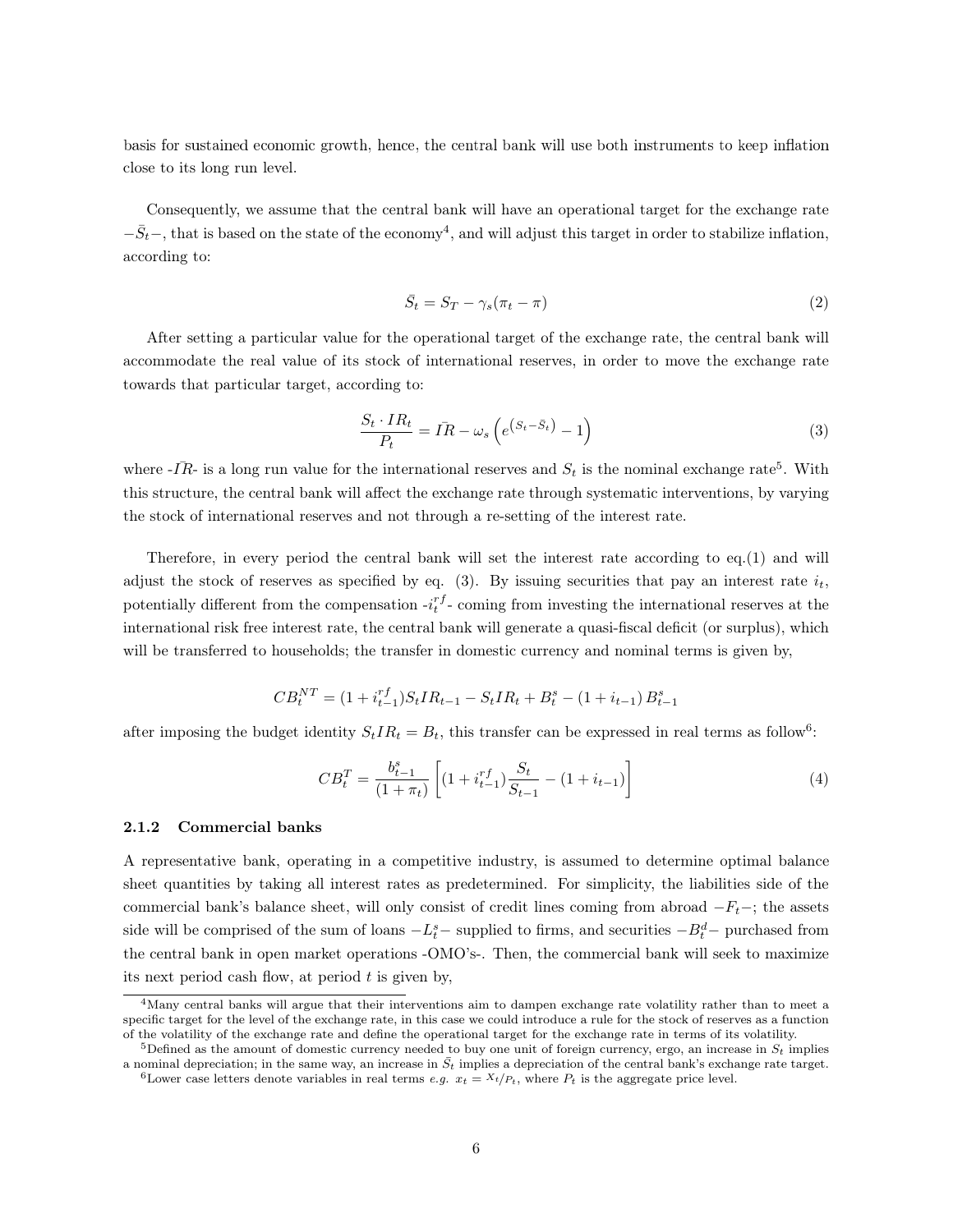$$
\Pi_t^{NB} = (1+j_{t-1})L_{t-1}^s - L_t^s + (1+i_{t-1})B_{t-1}^d - B_t^d + S_tF_t - (1+i_{t-1}^*)S_tF_{t-1}
$$
\n
$$
(5)
$$

after imposing the balance sheet identity:  $S_t F_t = L_t^s + B_t^d$ , the cash flow can be expressed in real terms:

$$
\Pi_t^B = \frac{(1+j_{t-1})}{(1+\pi_t)} l_{t-1}^s + \frac{(1+i_{t-1})}{(1+\pi_t)} b_{t-1}^d - \frac{(1+i_{t-1}^*)}{(1+\pi_t)} (b_{t-1}^d + l_{t-1}^s) \frac{S_t}{S_{t-1}}
$$
(6)

where  $i_t$  is the return on securities,  $i_t^*$  is the interest rate paid over loans coming from abroad, and  $j_t$  is the interest rate paid by firms over granted loans. Banks face an agency problem between them and the foreign creditors, since the commercial bank is simultaneously a lender and a borrower −it will borrow abroad in order to lend domestically-. We assume that commercial banks can default on their foreign debt and abscond with a fraction  $\theta_t$  of repayments made by firms<sup>7</sup>. As in *Céspedes et. al.*, banks maximization problem will be subject to the following incentive compatibility constraint (in order to prevent absconding):

$$
(1+i_{t-1}) B_{t-1}^d + (1+j_{t-1}) L_{t-1}^s - (1+i_{t-1}^*) S_t F_{t-1} \ge \theta_t (1+j_{t-1}) L_{t-1}^s \quad \forall t
$$

This constraint simply states that profits made by the bank (given the current interest rates) should be higher or equal than the fraction of repayments that they can abscond in case of default, it also implies that banks cannot steal the amount invested in central bank securities, since those funds can be reimbursed to the foreign lender by the central bank in case of default. We assume that this constraint always binds and, as in Geanakoplos (2010) and Bruno and Shin (2012), it addresses the possibility of default in a way that the actual probability of default is zero in the resulting contract.

In order to solve the maximization problem of commercial banks, we set eq. (6) one period forward, and solve:

$$
\max_{\{l_t,b_t\}}\Pi_{t+1}^B=\frac{(1+j_t)}{(1+\pi_{t+1})}l_t^s+\frac{(1+i_t)}{(1+\pi_{t+1})}b_t^d-\frac{(1+i_t^*)}{(1+\pi_{t+1})}(b_t^d+l_t^s)\frac{S_{t+1}^e}{S_t}
$$

s.t.

$$
\frac{(1+i_t)}{1+\pi_{t+1}}b_t^d + \frac{(1+j_t)}{1+\pi_{t+1}}(1-\theta_t) l_t^s = (1+i_t^*)S_{t+1}^e f_t
$$

and the balance sheet identity,

$$
S_t f_t = b_t^d + l_t^s
$$

From were we get the following first order conditions,

$$
l_t^s: \qquad (1+j_t) = (1+i_t^*) \frac{S_{t+1}^e}{S_t} \left[ \frac{1+\eta_t}{1+\eta_t (1-\theta_t)} \right] \tag{7}
$$

<sup>&</sup>lt;sup>7</sup>Throughout most of the paper, we shall take this fraction as constant, i.e.,  $\theta_t = \theta$ . This assumption can be relaxed and allow the fraction to depend upon the composition of the level of credit in the economy or the ratio between loans and securities hold by the banking system as a whole.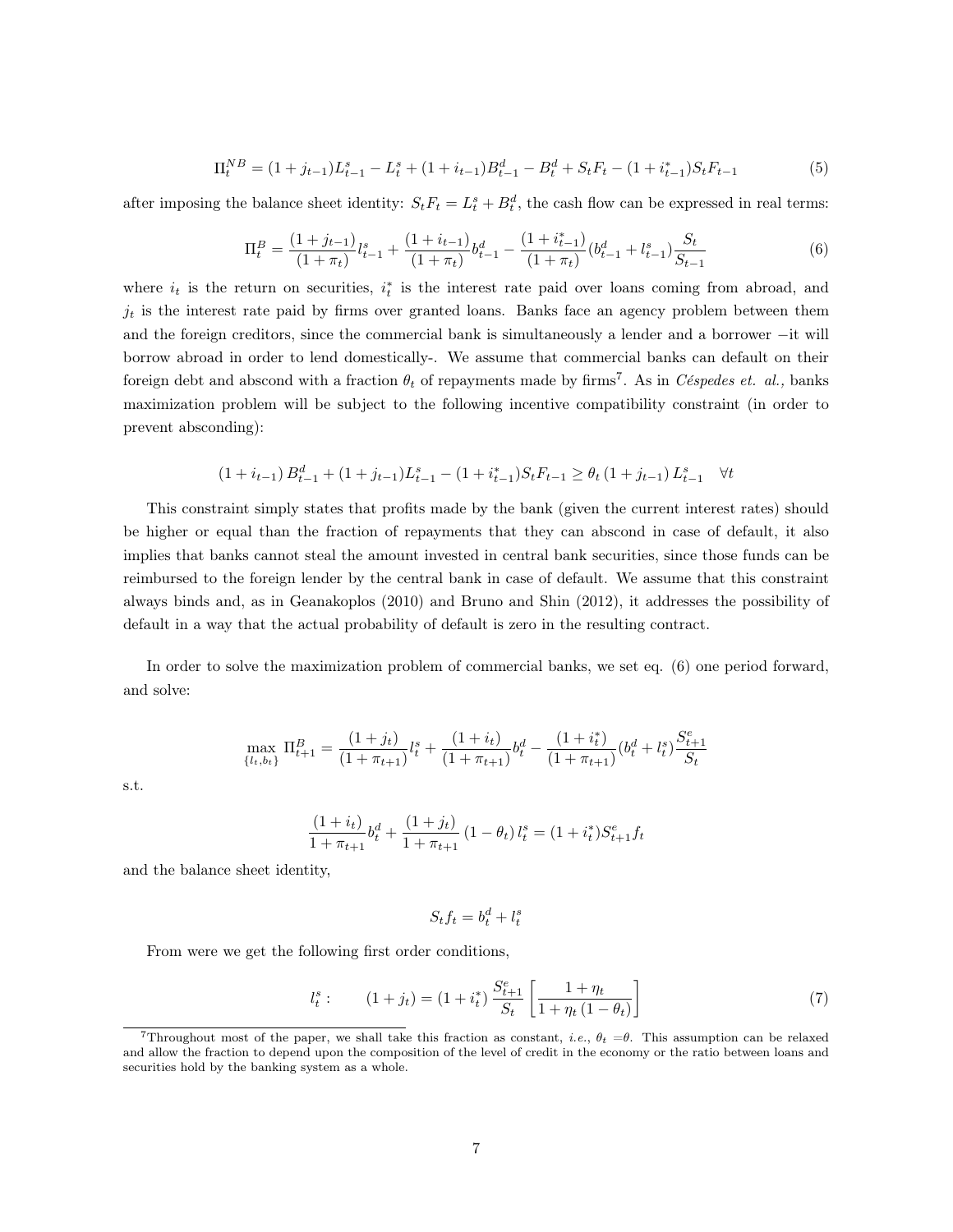$$
b_t^d: \qquad (1+i_t) = (1+i_t^*)\frac{S_{t+1}^e}{S_t} \tag{8}
$$

Where  $\eta_t$  is the Lagrangian multiplier associated to the incentive compatibility constraint. The first equation represents a modified UIP condition, which includes a premium that differentiates domestic and foreign interest rates, a premium related to how stringent the contract with the foreign lender is (measured by  $\theta$ ). Also notice that, if  $\eta_t$  was equal to zero *(i.e.* access to international capital markets was frictionless), we would have the conventional uncovered parity for both interest rates (the policy and the market rate), where foreign and domestic interest rates are equated to each other, once you take into account the corresponding expected variation of the exchange rate  $(S_{t+1}^e/s_t)$ .

### 2.2 Households

Households solve a standard problem, they decide how to divide their time between work and leisure and how much to consume. In order to smooth consumption intertemporally, households only have access to a one-period bond  $-D_t$ - that pays the domestic market rate  $-j_t$ -; this implies they do not have access to the foreign source of funding nor to central bank securities (only through commercial banks which they  $(\text{own})^8$ .

The economy is inhabited by infinitely lived households, who obtain utility from consumption of a composite good  $-C_t$  – and disutility from time spent working  $-N_t^s$  –. Households seek to maximize the expected value of their lifetime utility function:  $\beta \sum_{t=0}^{\infty} U(C_t, N_t^s)$ , where  $\beta \in (0, 1)$  is the usual subjective discount factor and  $U(C_t, N_t^s)$  is utility in period t, given by:

$$
U(C_t, N_t) = \frac{\mu_t C_t^{1-\sigma}}{1-\sigma} - \chi \frac{N_t^{s(1+\varphi)}}{1+\varphi}
$$
\n
$$
(9)
$$

where  $\mu_t$  is a preference shock, and the composite consumption good is defined as,

$$
C_t = \left[ \int_0^1 c_{it}^{(\varepsilon - 1)/\varepsilon} dt \right]^{\varepsilon/(\varepsilon - 1)}
$$
\n(10)

The budget constraint in nominal terms takes the form:

$$
\int_{0}^{1} p_{it}c_{it}di + (1+j_{t-1})D_{t-1} = W_tN_t^s + D_t + \Pi_t^N
$$
\n(11)

where  $p_{it}$  is the price of good i,  $W_t$  is the nominal wage,  $D_t$  are bonds purchased at time t, and  $\Pi_t^N$  are transfers coming from the central bank - $CB^{NT}$ -, commercial banks - $\Pi_t^{NB}$ - and firms - $\Pi_t^{Nf}$ -, all of which are not internalized by the household, thus taken as given. By maximizing the the composite good for any given level of expenditure, we get the following set of demand equations,

$$
c_{it} = \left(\frac{p_{it}}{P_t}\right)^{-\varepsilon} C_t \tag{12}
$$

<sup>&</sup>lt;sup>8</sup>The net supply of this one-period bonds is assumed to be zero in equilibrium, and households are subject to the usual no-ponzi scheme restriction *i.e.*  $\lim_{k \to \infty} \frac{D_{t+k}}{\prod_{s=0}^{j} (1+j_{t+s})} \leq 0.$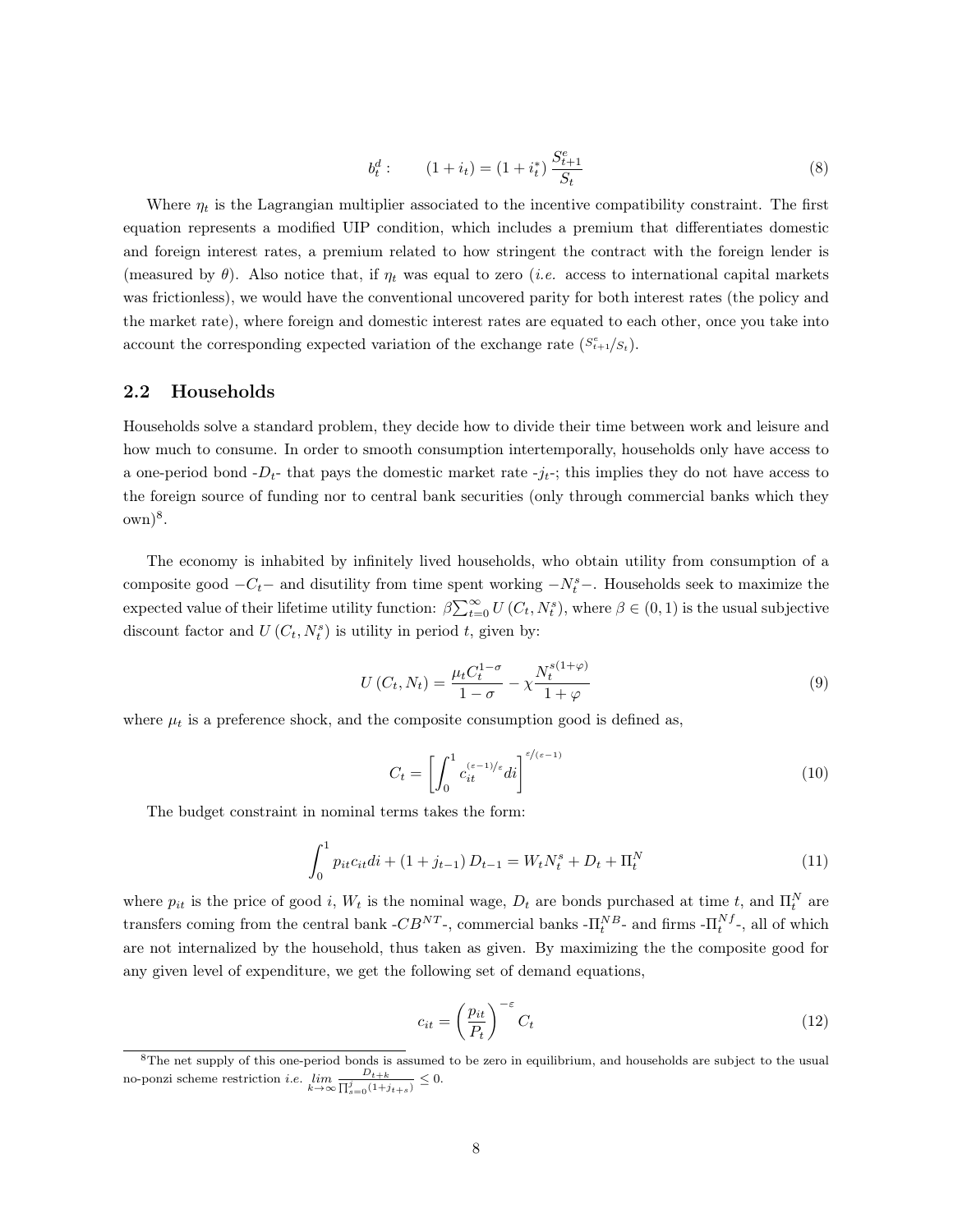$\forall i \in [0,1],$  where  $P_t \equiv \left[\int_0^1 p_{it}^{(1-\varepsilon)}\right]_{{1-\varepsilon}}_{{1-\varepsilon}}$  is the aggregate price index. Conditional on eq.(12), it can be shown that  $\int_0^1 p_{it}c_{it}di = P_tC_t$ , substituting this result into the budget constraint eq. (11) and solving household's maximization problem, we get the usual equilibrium conditions:

$$
U_{C_t}(C_t, N_t^s) = \beta U_{C_{t+1}}(C_t, N_t^s) \frac{(1+j_t)}{(1+\pi_{t+1})}
$$
\n(13)

$$
-\frac{U_{N_t^S}(C_t, N_t^S)}{U_{C_t}(C_t, N_t^S)} = \frac{W_t}{P_t}
$$
\n(14)

$$
C_t + \frac{(1+j_{t-1})}{(1+\pi_t)}d_{t-1} = \frac{W_t}{P_t}N_t^s + d_t + CB^T + \Pi_t^B + \Pi_t^f
$$
\n(15)

# 2.3 Firms

Assume a continuum of firms indexed by  $i \in [0, 1]$ . Each firm will produce a differentiated good using the same technology:

$$
y_{it} = Z_t \left( N_{it}^d \right)^{1-\alpha} \tag{16}
$$

where  $Z_t$  is a productivity factor, common across firms that evolves exogenously over time. All firms will face the same demand schedule, given by eq. (12) and all of them will take as given the aggregate price level  $P_t$  and the composite consumption good  $C_t$ . It is also assumed that the firm must borrow an amount  $W_tN_t$  from commercial banks to pay for labor services, making the nominal cost of labor equal to:  $(1+j_t)W_tN_{it}^d$ . Therefore, the standard cost minimization problem (given the production function eq. 16) will render the following first order condition, which determines firm's real marginal cost,

$$
\varphi_{it} = \frac{(1+j_t)^{W_t}/P_t}{(1-\alpha)Z_t \left(N_{it}^d\right)^{-\alpha}}\tag{17}
$$

assuming a small price dispersion, the average real marginal cost will be,

$$
\varphi_t = \frac{(1+j_t)^{W_t}/P_t}{(1-\alpha) Z_t \left(N_t^d\right)^{-\alpha}}\tag{18}
$$

Following Calvo (1983), we assume that each firm can reset its price only with probability  $(1 - \omega)$ , in any given period, therefore, firm's pricing decision becomes a dynamic one, that involves choosing  $p_{it}$  to maximize,

$$
E_t \sum_{j=0}^{\infty} (1 - \omega) \omega^j \Delta_{t+j} \left[ \left( \frac{p_{it}}{P_{t+j}} \right) c_{it+j} - \varphi_{t+j} c_{it+j} \right]
$$

were  $\Delta_{t+j} = \frac{\beta^j U_{C_{t+j}}(C_{t+j}, h_{t+j})}{U_{C_{t}}(C_{t+j}, h_{t})}$  $\frac{U_{C_t}(C_{t+j},h_{t+j})}{U_{C_t}(C_t,h_t)}$  is the appropriate discount factor and  $c_{it+j}$  is given by eq. (12). Let  $p_t^*$ be the optimal price chosen by all firms adjusting at time  $t$ . The first-order condition for this optimal price is given by,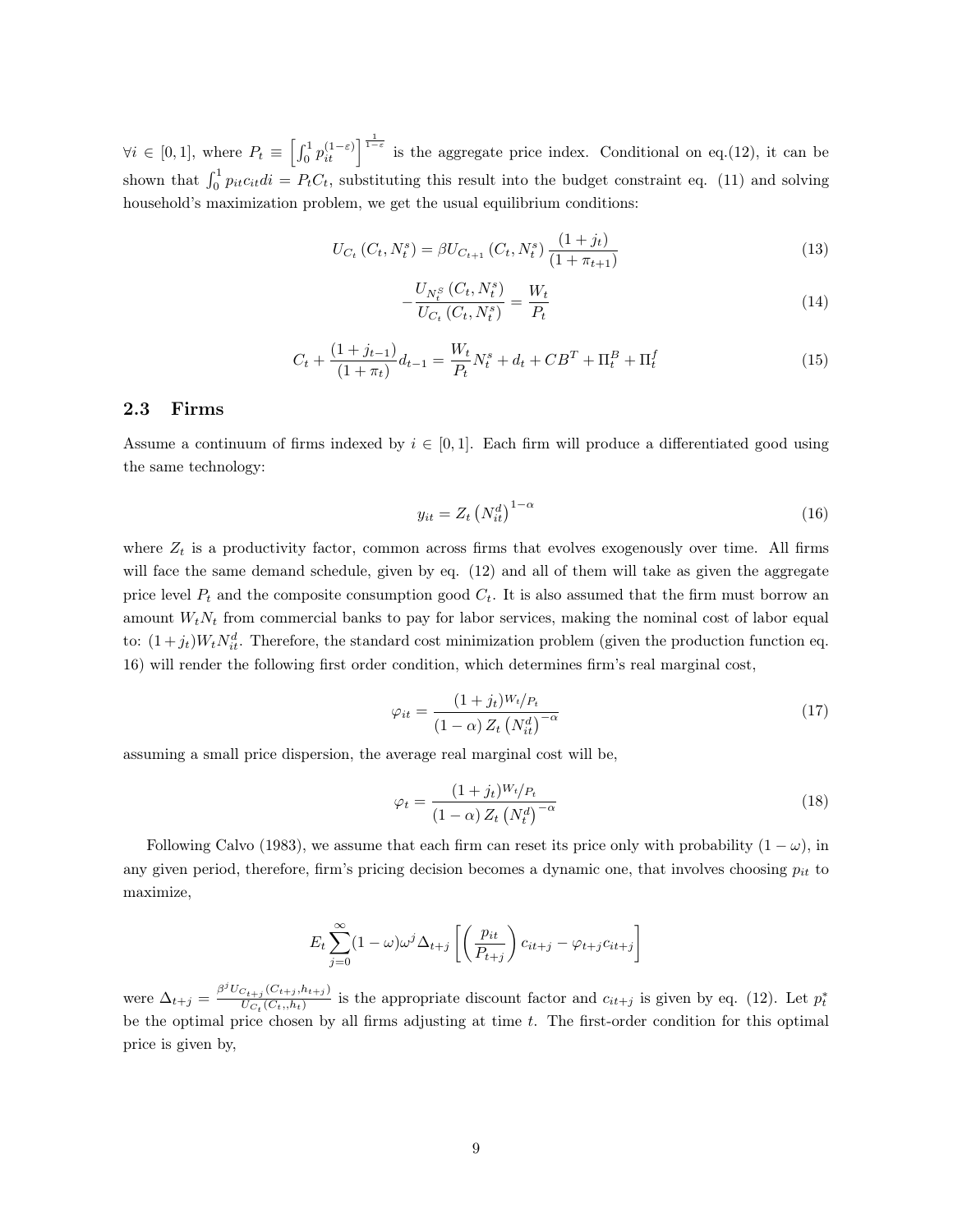$$
p_t^* = \frac{\varepsilon}{\varepsilon - 1} \frac{E_t \sum_{j=0}^{\infty} \omega^j \Delta_{t+j} \cdot C_{t+j} \cdot \varphi_{t+j} \cdot P_{t+j}^{\varepsilon}}{E_t \sum_{j=0}^{\infty} \omega^j \Delta_{t+j} \cdot C_{t+j} \cdot P_{t+j}^{\varepsilon-1}}
$$

dividing both sides by  $1/P_t$ ,

$$
\frac{p_t^*}{P_t} = \frac{\varepsilon}{\varepsilon - 1} \frac{E_t \sum_{j=0}^{\infty} \omega^j \Delta_{t+j} \cdot C_{t+j} \cdot \varphi_{t+j} \left(\frac{P_{t+j}}{P_t}\right)^{\varepsilon}}{E_t \sum_{j=0}^{\infty} \omega^j \Delta_{t+j} \cdot C_{t+j} \left(\frac{P_{t+j}}{P_t}\right)^{\varepsilon-1}}
$$

which can be rewritten as,

$$
\frac{p_t^*}{P_t} = \frac{\varepsilon}{\varepsilon - 1} E_t \left( \frac{\Theta_t}{\Psi_t} \right) \tag{19}
$$

where,

$$
\Theta_t = \Delta_t \varphi_t C_t + \omega E_t \left[ \left( 1 + \pi_{t+1} \right)^{\varepsilon} \Theta_{t+1} \right],\tag{20}
$$

$$
\Psi_t = \Delta_t C_t + \omega E_t \left[ \left( 1 + \pi_{t+1} \right)^{\varepsilon - 1} \Psi_{t+1} \right] \tag{21}
$$

The remaining fraction  $-\omega$ - of firms that do not get the signal to re-optimize, will set their price according to the rule,

$$
P_t^{rule} = P_{t-1}(1 + \pi_{t-1})
$$

where prices are set taking into account the average price level of the previous period and last period inflation. With this indexation rule, the appropriate price average in period  $t$  satisfies:

$$
P_t^{1-\varepsilon} = (1-\omega)p_t^{*(1-\varepsilon)} + \omega P_t^{rule(1-\varepsilon)}
$$

implying the aggregate price dynamics:

$$
(1 + \pi_t)^{1 - \varepsilon} = (1 - \omega) \left( \frac{\varepsilon}{\varepsilon - 1} \cdot E_t \frac{\Theta_t}{\Psi_t} \cdot (1 + \pi_t) \right)^{1 - \varepsilon} + \omega \left( 1 + \pi_{t-1} \right)^{1 - \varepsilon} \tag{22}
$$

Firm profits in real terms are,

$$
\Pi_t^f = C_t \left( 1 - \varphi_t \right)
$$

# 2.4 Closing the small open economy

In order to close the model, it is necessary to impose an exogenous steady state level for foreign indebtedness  $-f_t$ , without it, foreign liabilities may not be stationary, complicating the analysis of local dynamics. Given the structure of the model, imposing this steady state level is enough to ensure a unique solution, without resorting to other common ways of closing a small open economy<sup>9</sup>.

<sup>9</sup>See Schmitt-Grohé and Uribe (2003).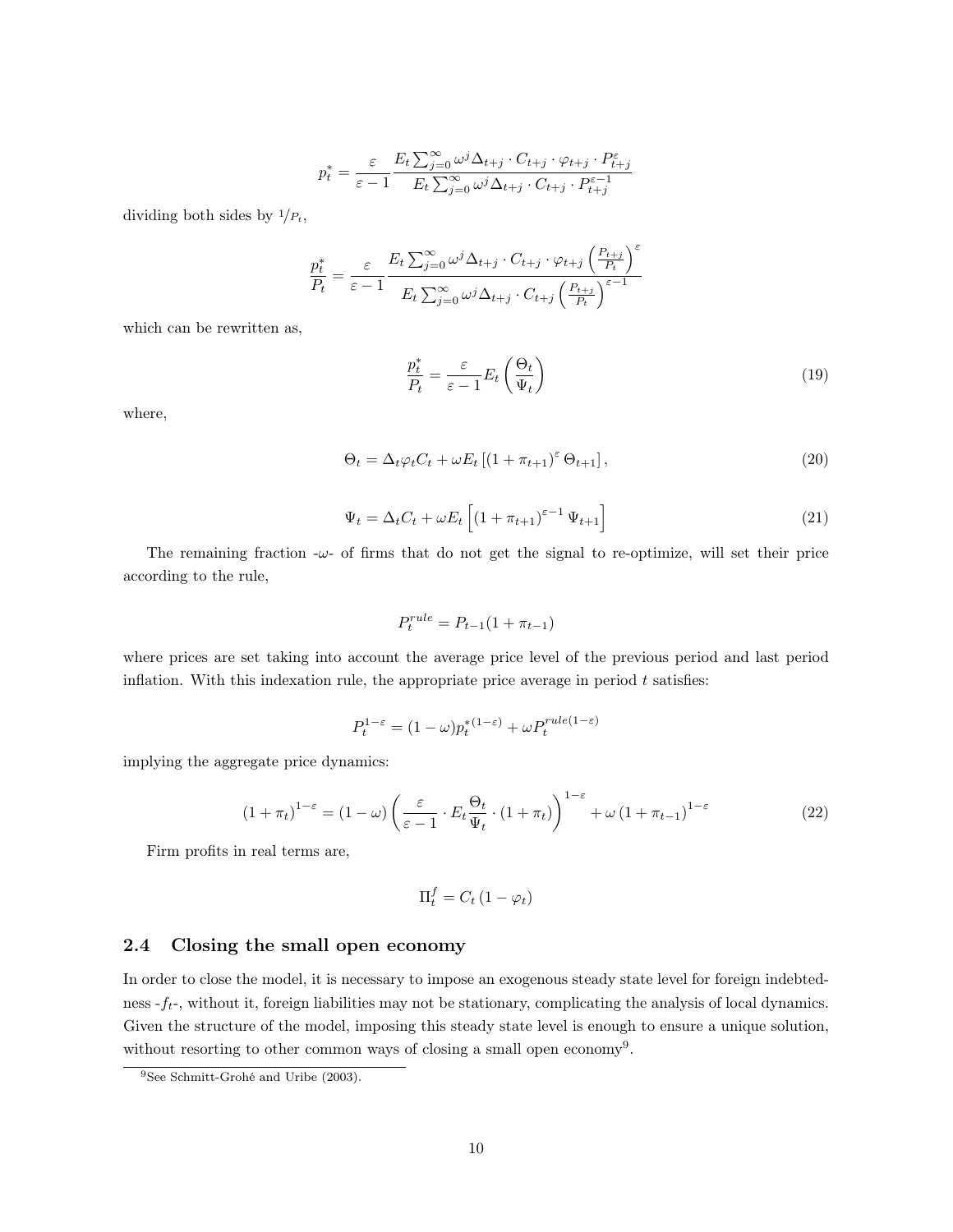Additionally, a country borrowing premium is introduced, defining the interest rate at which commercial banks can borrow from abroad  $-i_t^*$ , as a function of foreign indebtedness:

$$
i_t^* = (1 + \iota)i_t^{rf} + \psi(e^{\zeta(f_t - f)} - 1) + \chi_t
$$
\n(23)

where  $-\chi_{t}$ - is an AR(1) process with zero mean.

It is usual to assume that sovereign borrowers face, up to a certain limit, an upward sloping supply curve of foreign funds. This upward-sloping portion of the supply curve reflects the fact that, as the level of the debt increases, the perceived probability of default also rises. In this model, the country risk premium is not included because it is needed to make foreign indebtedness revert to trend (as aforementioned, a long run value for -f- suffices and the incentive compatibility constraint deals with default), but rather it is included for two important reasons: First, it makes possible to take into account the social cost of holding reserves, captured by the last term of eq.(28), which depends on the spread between the private sector's cost of borrowing abroad  $-i_t^*$  and the yield that the Central Bank earns on its liquid foreign assets  $-i_t^{rf}$ , the appropriate social cost, as suggested by Rodrik (2006)<sup>10</sup>. Second, introducing a country borrowing premium is a simple way to model sudden capital outflows or changes in the external cost of funding, represented by shocks to  $-\chi_{t-}$  in eq.(23).

## 2.5 Exogenous processes

The model includes three sources of uncertainty: a productivity shock, a demand (or taste) shock and a shock to the cost of foreign funding. All three shocks are assumed to follow an autoregressive process of order one:

$$
Z_{t+1} = \rho_z Z_t + (1 - \rho_z)\bar{Z} + \nu_{t+1}^Z; \qquad \nu_t^Z \sim N(0, \sigma_{\nu}^2)
$$
 (24)

$$
\mu_{t+1} = \rho_{\mu}\mu_t + (1 - \rho_{\mu})\bar{\mu} + \nu_{t+1}^{\mu}; \qquad \nu_t^{\mu} \sim N(0, \sigma_{\nu^{\mu}}^2)
$$
\n(25)

$$
\chi_{t+1} = \rho_\chi \chi_t + (1 - \rho_\chi)\bar{\chi} + \nu_{t+1}^\chi; \qquad \nu_t^\chi \sim N\left(0, \sigma_{\nu}^2\right) \tag{26}
$$

where  $\rho_j \in (0,1)$  for  $j = Z; \mu; \chi$ .

## 2.6 Market Clearing

Market clearing requires that demand equals supply in all markets, *i.e.* 

Clearing in the goods market requires,

<sup>&</sup>lt;sup>10</sup>This cost differs from perhaps the most commonly found in the literature, *i.e.* the fiscal one, accounting for the difference between the interest rate of domestic government bonds and the yield on reserves, however, this is looking at the cost solely from the perspective of the public sector, but in a general equilibrium setting "...any difference between the interest costs of domestic government bonds and short-term foreign borrowing is tantamount to a transfer from the public to the private sector in the domestic economy (or vice versa), and needs to be netted out when calculating the cost from a national standpoint." D. Rodrik (2006). That is exactly what is happening in the model, the fiscal cost is netted out, remaining only the difference between  $i^*$  and  $i^{rf}$ .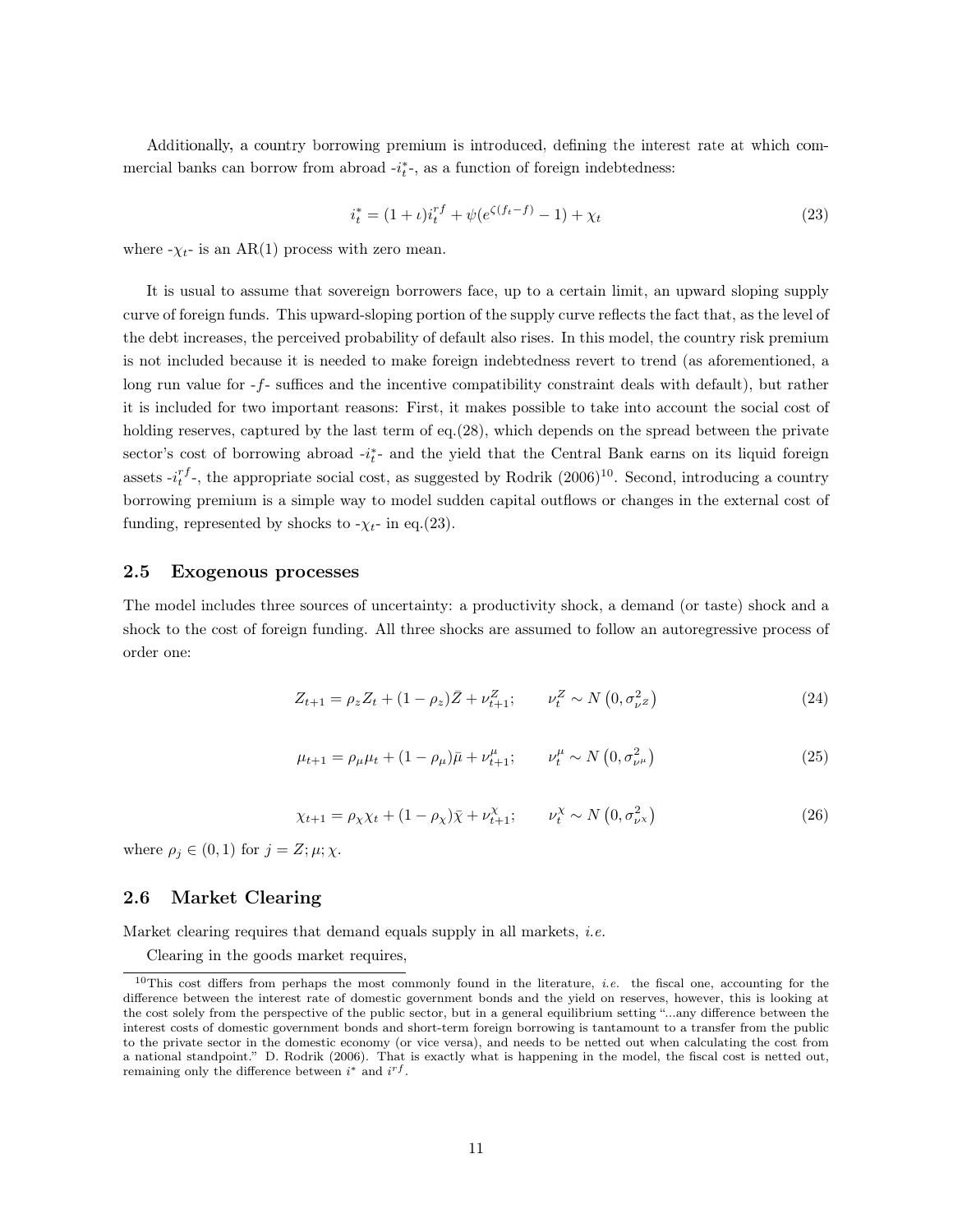$$
y_{it} = c_{it} \qquad \forall i \in [0, 1]; \forall t
$$

From the labor supply equation we can obtain,

$$
\int_0^1 N_{it}^d di = N_t^d = N_t^s = N_t
$$

defining  $N_t^d = \int_0^1 N_{it}^d di$ , with the arrangements below,

$$
N_t^d = \int_0^1 N_{it}^d di
$$
  

$$
N_t^d = \int_0^1 \left(\frac{y_{it}}{Z_t}\right)^{\frac{1}{1-\alpha}} di = \int_0^1 \left(\frac{c_{it}}{Z_t}\right)^{\frac{1}{1-\alpha}} di
$$
  

$$
N_t^d = \left(\frac{C_t}{Z_t}\right)^{\frac{1}{1-\alpha}} \int_0^1 \left(\frac{p_{it}}{P_t}\right)^{-\frac{\varepsilon}{1-\alpha}} di
$$

Using Calvo insight,

$$
\frac{Z_t N_t^{d(1-\alpha)}}{C_t} = \left[ (1-\omega) \left( \frac{p_t^*}{P_t} \right)^{-\frac{\varepsilon}{1-\alpha}} + \omega \left( \frac{P_t^{rule}}{P_t} \right)^{-\frac{\varepsilon}{1-\alpha}} \right]^{1-\alpha}
$$

$$
\frac{Z_t N_t^{d(1-\alpha)}}{C_t} = \left[ (1-\omega) \left( \frac{\varepsilon}{\varepsilon - 1} \cdot E_t \frac{\Theta_t}{\Psi_t} \right)^{-\frac{\varepsilon}{1-\alpha}} + \omega \left( \frac{1 + \pi_{t-1}}{1 + \pi_t} \right)^{-\frac{\varepsilon}{1-\alpha}} \right]^{1-\alpha}
$$

after imposing equilibrium in the labor market, we get the goods market equilibrium condition,

$$
C_t = Z_t N_t^{(1-\alpha)} \left[ (1-\omega) \left( \frac{\varepsilon}{\varepsilon - 1} \cdot E_t \frac{\Theta_t}{\Psi_t} \right)^{-\frac{\varepsilon}{1-\alpha}} + \omega \left( \frac{1 + \pi_{t-1}}{1 + \pi_t} \right)^{-\frac{\varepsilon}{1-\alpha}} \right]^{\alpha - 1}
$$
(27)

Clearing Central Bank's securities market requires,

$$
b_t^s = b_t^d = b_t \quad \forall t
$$

The loan market equilibrium requires,

$$
l_t^d = \frac{W_t}{P_t} N_t = l_t^s = l_t \quad \forall t
$$

The real transfer to households is given by,

$$
\Pi_t = C B_t^T + \Pi_t^f + \Pi_t^B
$$

which after imposing equilibrium, can be written as: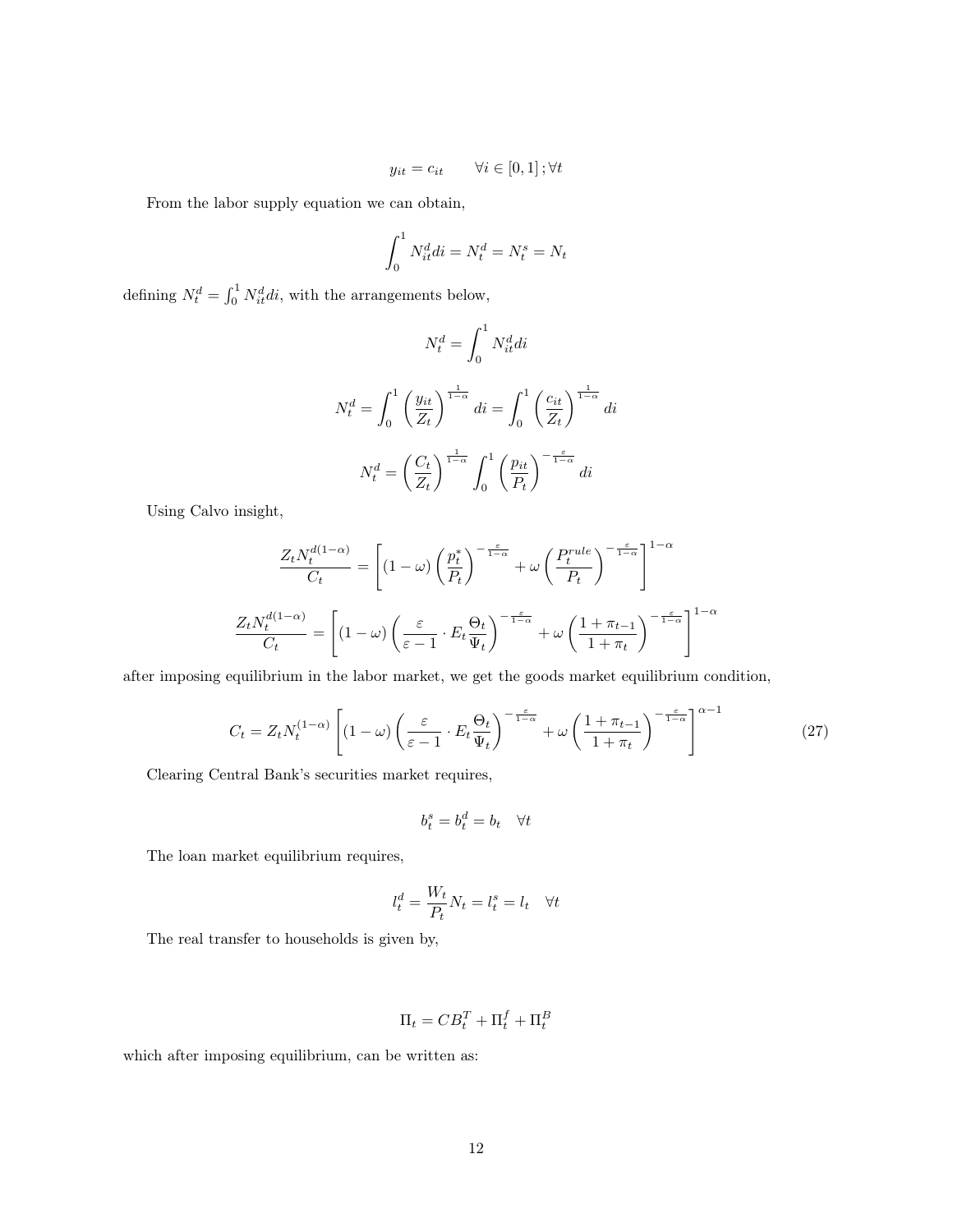$$
\Pi_t = \frac{b_{t-1}S_t}{(1+\pi_t)S_{t-1}} \left[ i_{t-1}^{rf} - i_{t-1}^* \right] + C_t (1-\varphi_t) + \frac{l_{t-1}}{(1+\pi_t)} \left[ (1+j_{t-1}) - (1+i_{t-1}^*) \cdot \frac{S_t}{S_{t-1}} \right]
$$

by substituting this real transfer into the households budget constraint eq. (15), we get the economy wide resource constraint:

$$
C_t \varphi_t = l_t + \frac{l_{t-1}}{(1+\pi_t)} \left[ (1+j_{t-1}) - (1+i_{t-1}^*) \cdot \frac{S_t}{S_{t-1}} \right] + \frac{b_{t-1} S_t}{(1+\pi_t) S_{t-1}} \left[ i_{t-1}^{rf} - i_{t-1}^* \right] \tag{28}
$$

This concludes the specification of the model. Appendix B contains the complete system of equations to solve.

# 3 Model parametrization and solution algorithm

# 3.1 Parametrization

The values assumed for the different parameters in the baseline calibration, are summarized in Table 1. Most of them are common in the literature (for a quarterly frequencies), and some are specific to this model and deserve some explanation.

Those parameters that are fairly standard, e.g. the discount rate  $\beta = 0.93$ , the inverse of the elasticity of labour supply  $\varphi^{-1} = 1$  and the labor share in the production function  $(1 - \alpha) = \frac{2}{3}$  were set in accordance with much of the recent business cycle literature. The relative utility weight on labour  $\chi = 12.5$  was set to get a steady state share of working hours of roughly  $1/3$ . The parameter  $\varepsilon$  that determines the degree of competition in the differentiated goods market, is set to 6 in order to obtain a markup of 20%. The parameter that determines the degree of price stickiness  $-\omega$  is set to 0.75 in order to have prices changing every one year.

Now consider the the less common parameters, which are: the inflation coefficient  $-\gamma_s$ - on eq. (2) and the adjustment coefficient for international reserves  $-\omega_{s}$ - in the intervention rule eq. (3). These are policy parameters, and thus, the monetary authority will choose a value for them according to its intentions; a central bank inclined to a more flexible exchange rate will choose a small value for  $\omega_s$ , on the contrary, a central bank that views intervention as an effective policy instrument and who is willing to intervene heavily in the forex market, will choose a higher value for this parameter. In the same way, the policy makers will choose a high value for  $\gamma_s$ , when they believe intervention is an effective tool to achieve the central bank objective (defined in this model as to keep inflation close to its steady state value), and a low value otherwise. Therefore, for any particular set of believes or any particular information set, over which policy decision making is based on, there will be a different combination of these policy parameters. In order to assess what are the implications for model's dynamics, some sensitivity analysis is conducted on Appendix C, where a range of values of these parameters are considered in addition to their baseline settings, *i.e.*  $\gamma_s = 1.2$  and  $\omega_s = 1.7$ .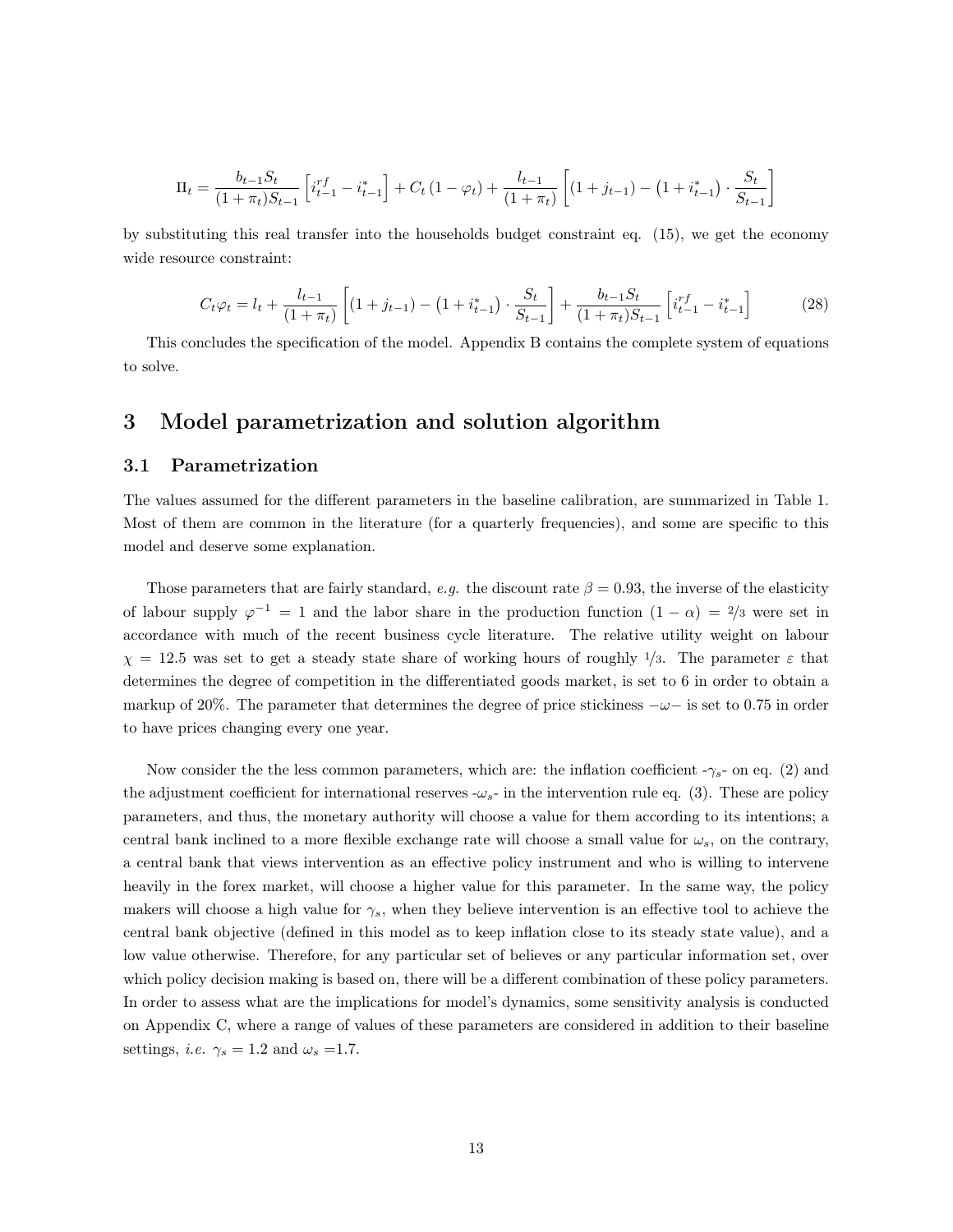| <b>SYMBOL</b>    | <b>VALUE</b> | DESCRIPTION:                                                         |
|------------------|--------------|----------------------------------------------------------------------|
| $\varphi^{-1}$   | $\mathbf{1}$ | Elasticity of labor supply                                           |
| $\sigma^{-1}$    | 0.2          | Elasticity of inter-temporal substitution                            |
| $\varepsilon$    | 6            | Degree of competition in the differentiated goods market             |
| $\theta$         | 0.22         | Fraction of repayments banks can abscond                             |
| $\omega_{\pi}$   | 1.8          | Inflation coefficient, Taylor rule                                   |
| $\gamma_s$       | $1.2\,$      | Inflation coefficient, operational exchange rate target              |
| $S_T$            | 1.2          | Exchange rate consistent with fundamentals                           |
| $\omega_s$       | 1.7          | International reserves adjustment coefficient                        |
| $i^{rf}$         | 0.0073       | Risk free interest rate                                              |
| $\chi$           | 12.5         | Relative utility weight on labor                                     |
| $1-\alpha$       | 2/3          | Labor share in production function                                   |
| $\omega$         | 0.75         | Probability of not adjusting prices                                  |
| $\beta$          | 0.93         | Subjective discount factor                                           |
| $\boldsymbol{f}$ | 0.56         | Steady state foreign debt                                            |
| $\rho_Z$         | 0.8          | Autoregressive coefficient productivity process                      |
| $\rho_\mu$       | 0.8          | Autoregressive coefficient demand                                    |
| $\iota$          | 0.1          | Coeff. determining steady state wedge between $i^{rf}$ rate and $i*$ |
| $\rho_\chi$      | 0.71         | Autoregressive coefficient of country premium process                |

TABLE 1: PARAMETERS

# 3.2 Solution

In order to solve the model, the complete system of equations is transformed to express it in terms of logarithmic deviations from the steady state, *i.e.* I used transformed variables:  $\hat{j}_t = log(\frac{j_t}{j_{ss}})$  for every variable j. Then, a first-order approximation is made using Taylor's expansion and the model is solved using the method of Klein (2000). By using this method, matrices P and F are obtained, which generate the dynamic solution by iterating on the following two linear equations:

$$
x_t = Px_{t-1} + B\omega_t
$$

$$
k_t = F x_t
$$

where  $k$  is a vector composed by controls and co-state variables,  $x$  is a vector of endogenous and exogenous states, F characterizes the policy function (including the optimal dynamics of co-state variables) and P is a transition matrix for the states.  $B$  is a matrix that determines which variables can experience an exogenous shock and in what magnitude.  $\omega_t$  is an innovation vector.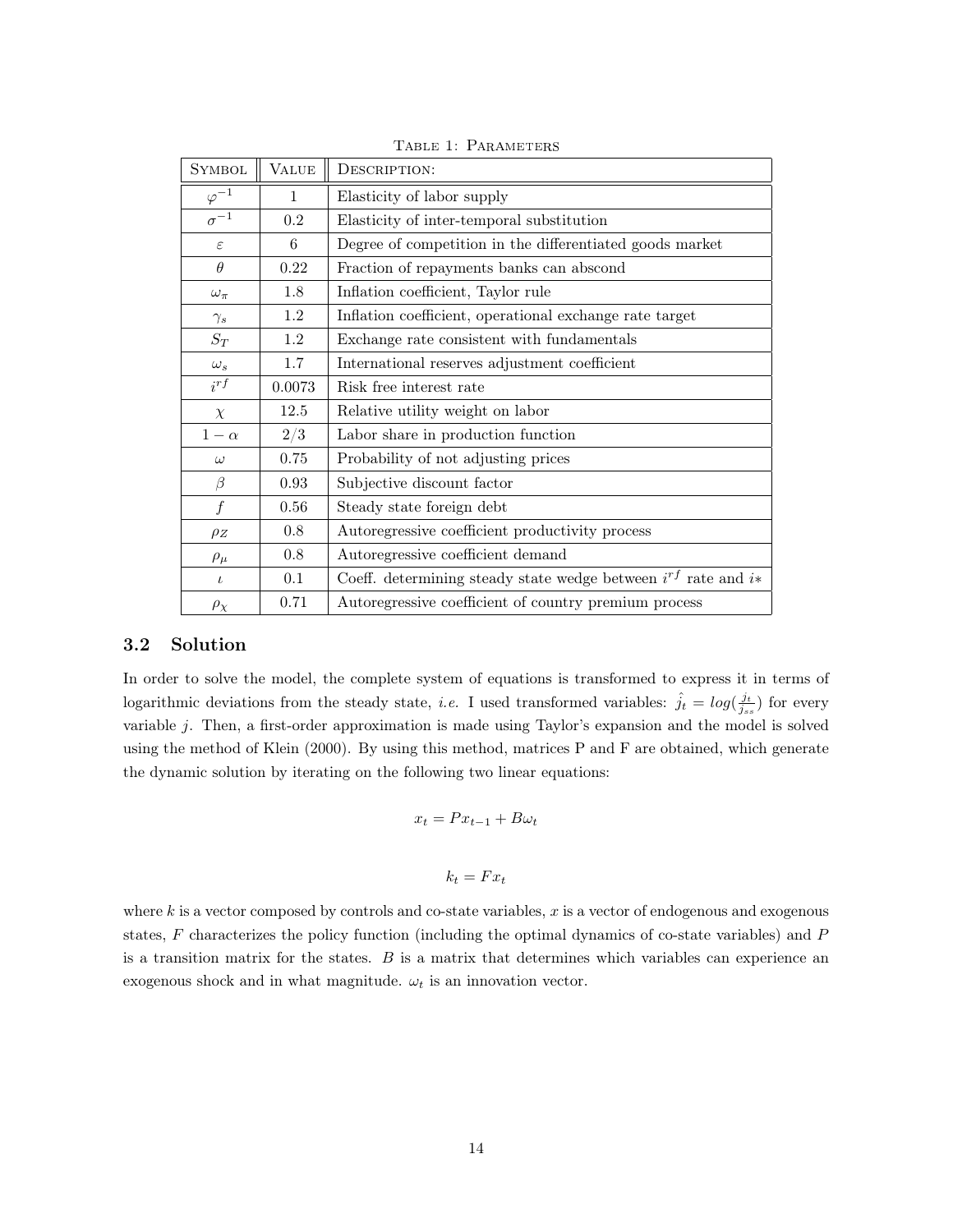# 4 Intervention as a distinct form of monetary policy

It is common to define 'intervention' as official purchases or sales of foreign exchange undertaken with the objective of influencing the exchange rate. This definition is obscure with respect to whether the exchange rate is an intermediate target, an operational target or a policy goal in itself. An understanding of the motive for buying or selling foreign exchange is a necessary component of the definition of intervention. In the present model, sterilized intervention is the instrument used by the Central Bank to alter the supply of securities available in the domestic economy (held by commercial banks) in order to influence the exchange rate, with the final objective of keeping inflation close to its long run level.

Under this narrower definition for intervention, the current section analyzes the response of an IT-Central Bank to three basic shocks (productivity, demand, and the cost of foreign funding). A comparison is made between two central banks, both of which follow a Taylor-rule -eq. (1)− and have the same steady state level of international reserves  $-IR$ , but they differ in the way they manage the exchange rate. The first central bank, despite it has a stock of international reserves, it will allow the exchange rate to move freely *i.e.* it will set  $\omega_s = 0$  in eq. (3) and on eq. (2) it will set:  $S_T = S_t$  and  $\gamma_s = 0$ ; this means that it will not use its reserves for policy purposes and it will not target any particular value for the exchange rate  $-S_t$ -, I will refer to this case as: No-Intervention. The other central bank will follow a hybrid regime, in which in addition to the conventional Taylor-rule, it will use international reserves to influence the exchange rate, trying to move it closer to the operational target  $-\bar{S}_{t}$ , a target that will be aligned with the ultimate goal of keeping inflation close to its long run level, thus, in this case  $\omega_s, \gamma_s > 0$  and  $S_T$  will be set by the monetary authority, I will refer to this case as: Intervention.

# 4.1 Model Dynamics

In order to examine the dynamics of the artificial economy, this section shows the impulse-response functions for three types of transitory shocks, and for both types of central banks. In all figures the solid line depicts the system dynamics when the Central Bank decide to intervene and the discontinuous line depicts the responses of the system when the Central Bank allows the exchange rate to move freely<sup>11</sup>.

### 4.1.1 Shock to the country borrowing premium

We analyze an unanticipated increase in the country borrowing premium  $-\chi_{t-}$  (see Figure 1)<sup>12</sup>. As foreign cost of funding rises, also does the market interest rate in the economy  $-i_t$ - (around 15%). As the interest rate increases, firms will take less loans, therefore labor and output will decrease ( $\degree$  3% and  $\degree$ ) 2% respectively). Lower output implies lower consumption, and a lower demand implies that prices will go down (inflation decreases), to which the central bank reacts by lowering the policy rate. These results are aligned with conventional wisdom or other conventional models. What is noteworthy or specific to the present model is the following.

<sup>11</sup>Bear in mind that even when the central bank is not intervening, the economy is still subject to the incentive compatibility constraint and firms still need to borrow from banks to pay for labor, therefore the economy will not necessarily behave as the standard NK model.

<sup>&</sup>lt;sup>12</sup>Some selected variables are shown in Figure 1, for the complete set of variables see Appendix A.3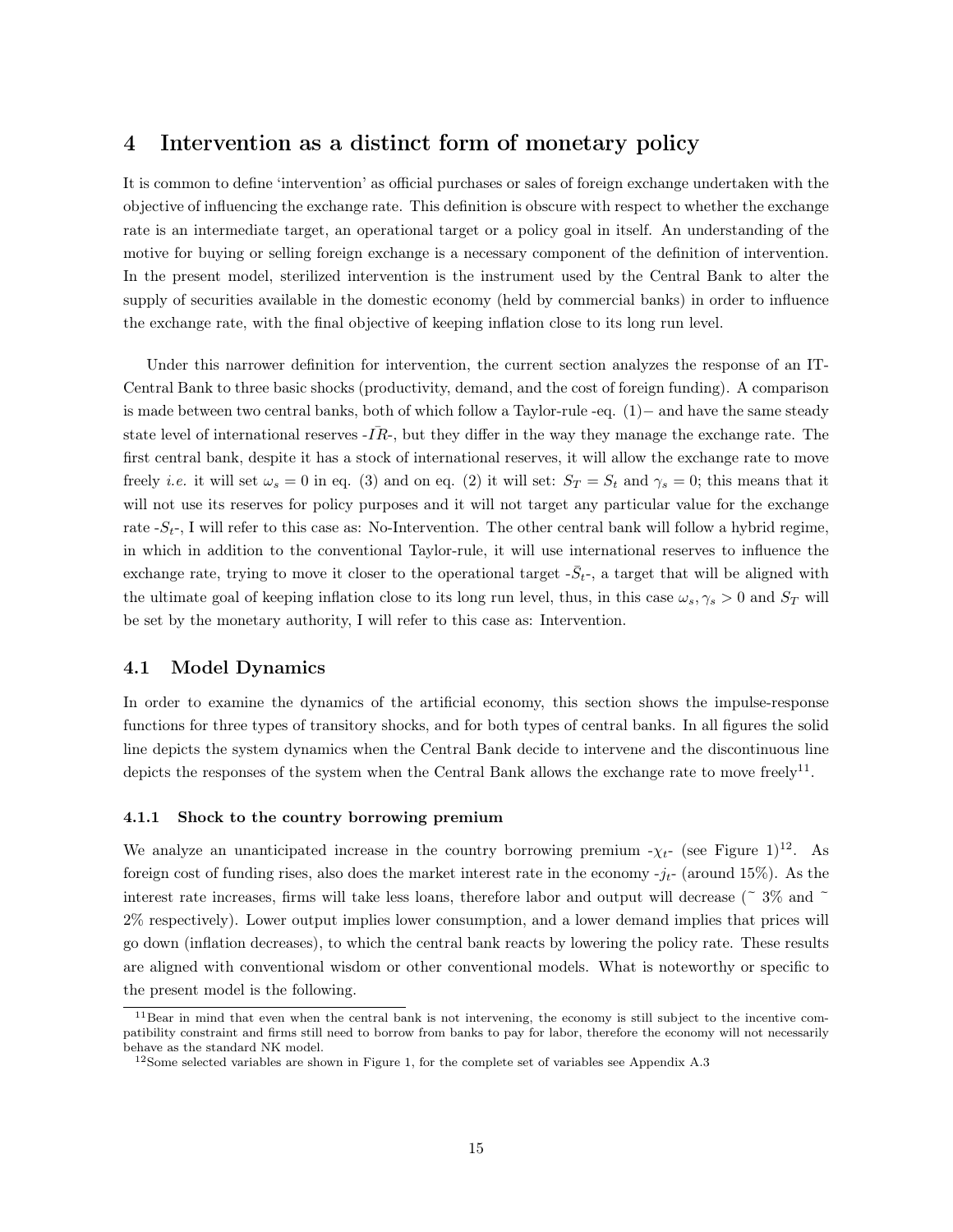As foreign funding cost increases and resources fly away from the domestic economy, the exchange rate depreciates on impact  $(2.11\%)$  in both cases, No-Intervention and Intervention. In the case of Intervention, the central bank tries to counteract the depreciation by decreasing its holdings of foreign reserves ( $\degree$  1\% in real value), being mildly successful in affecting the exchange rate (only between the  $5<sup>th</sup>$  and the 10<sup>th</sup> quarter). What results interesting is that, by reducing its holdings of international reserves, the Central Bank is not only unable to affect substantially the exchange rate, but also the foreign resources that it is liberating are not been used to ease the contraction of the economy, they are flying away, increasing the loss of foreign resources in the domestic economy. The contraction in the supply of loans is greater in the case of Intervention because, as the Central Bank increases the policy rate and reduces the supply of securities by its sterilized intervention, it makes even more stringent the compatibility constraint that limits the ability of commercial banks to access foreign resources, therefore the reduction in the supply of loans to firms and the loss of foreign resources are both worse under Intervention. Additionally, these results suggest that pursuing a hybrid-policy with this type of shock, is also detrimental for the ultimate goal of the central bank<sup>13</sup>. By intervening in the forex market, the central bank is exacerbating the reduction in prices and apparently increasing inflation volatility, with respect to inflation dynamics observed under the No-Intervention policy<sup>14</sup>.

<sup>&</sup>lt;sup>13</sup>The one assumed for this model: to keep inflation close to its long run value.

 $14$ On Appendix C, it can be observed how sensitive are inflation dynamics to different values of the inflation coefficient  $-\gamma_s-$  in the exchange rate rule.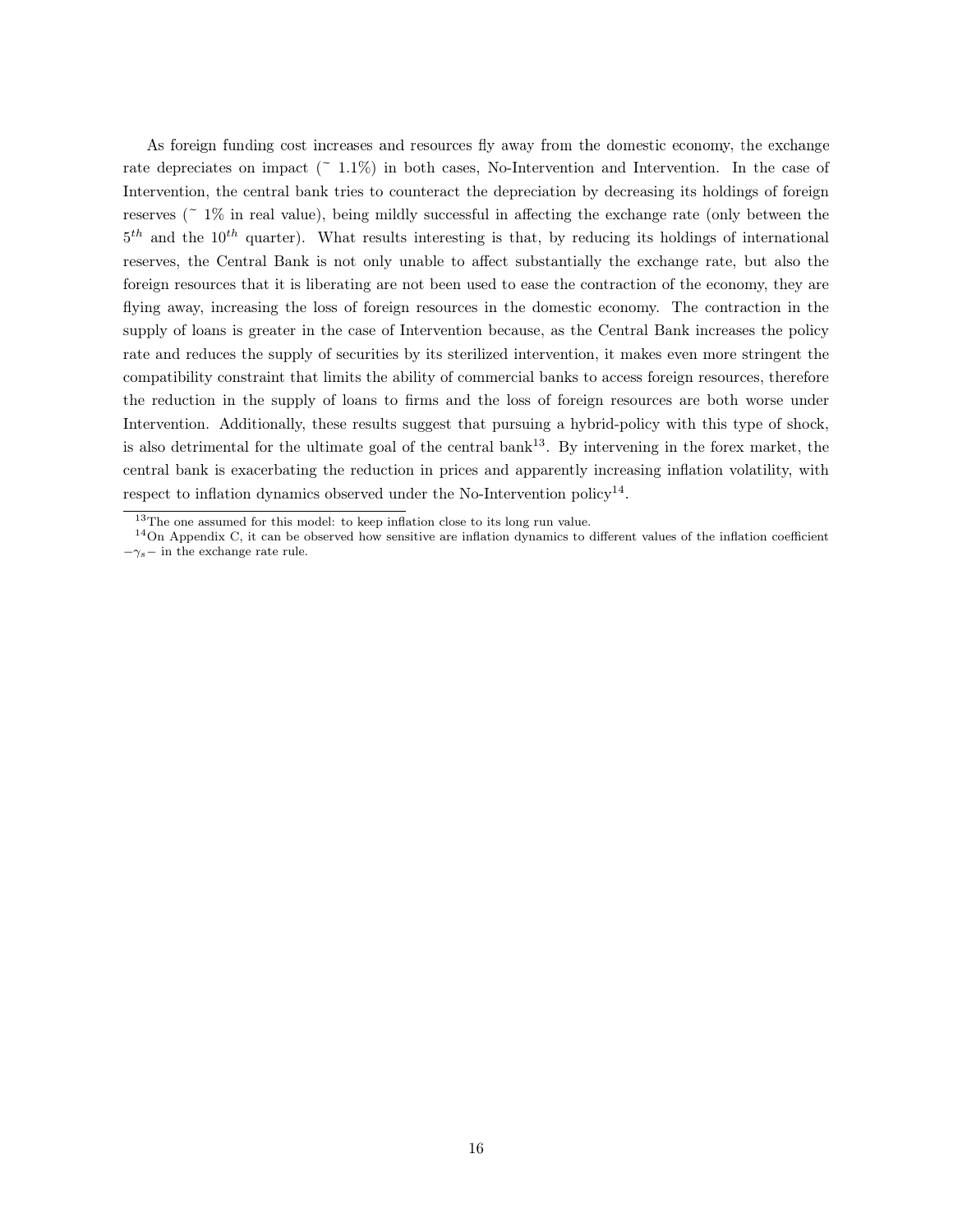

Figure 1: Transitory country premium shock.  $- \cdot -$  No Intervention  $-$  Intervention

### 4.1.2 Demand shock

Figure 2 shows the impulse-response functions for a demand shock  $-\mu_t$ . After a shift in preferences, households decide to consume more  $(2.3\%)$ , nothing else has changed in the economy and therefore, in order to meet the higher demand, firms need to borrow more from banks, so demand for loans increases as well as the interest rate over those loans. In order to provide incentives to households to supply more labor, the real wage also increases ( $\approx 2\%$ ) and as consequence (together with the increase in the interest rate), the real marginal cost also rises  $(5\%)$ . Again, the model specific findings follow.

Commercial banks increase foreign borrowing in order to satisfy the higher domestic demand for loans. As foreign resources come into the economy, the exchange rate appreciates on impact ( $\degree$  1.2%). The Central Bank reacts by buying some of those resources, increasing both: its holdings of international reserves and the supply of securities when sterilizing. But again for this type of shock, Intervention seems to be pernicious. When the Central Bank increases the supply of securities it relaxes the constraint on foreign borrowing for commercial banks, and that is why foreign debt increases even more in the case of Intervention, which allows commercial banks to grant even more loans and again, worsening the outcome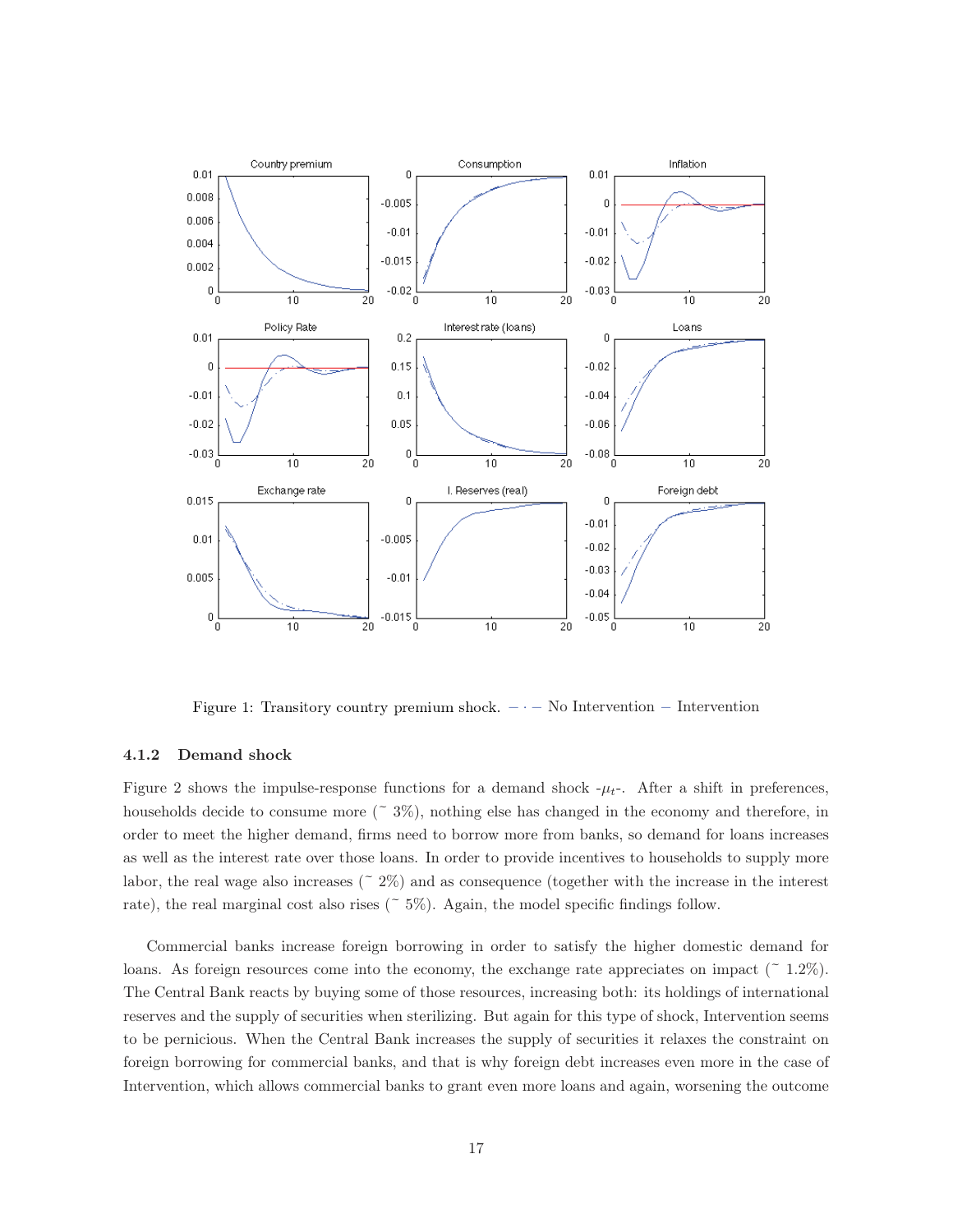

for inflation, which reaches higher levels under Intervention (again, with respect to No-Intervention).

Figure 2: Transitory demand shock.  $- \cdot -$  No Intervention  $-$  Intervention

### 4.1.3 Productivity shock

An unanticipated increase in the total factor productivity  $-Z_t$ - is depicted in Figure 3. With this shock, the economy becomes essentially richer. The higher productivity allows a higher consumption of goods  $(21.5\%)$  and leisure (labor decreases  $15\%$ ). Since the economy can produce more efficiently, the real marginal cost decreases, firms use less labor and therefore demand for loans diminishes, as well as the market interest rate  $-j_t$ . The higher productivity induces a depreciation of the exchange rate on impact, to allow for a gradual appreciation as long as total factor productivity remains above its steady state level. In order to counteract the initial depreciation, the Central Bank operating under the hybrid-regime will decrease its holdings of international reserves, which implies a reduction of securities' supply, and again, by reducing the supply of securities, the Central Bank is making tighter the collateral constraint, reducing the amount of resources that commercial banks can obtain abroad, therefore reducing further the amount of domestic loans granted to firms. The difference in this case, is that the effect of intervention over aggregate demand and prices, is one that helps to achieve Central Bank's objective.

It can be observed in Figure 3, that inflation for the Central Bank pursuing the hybrid-regime is almost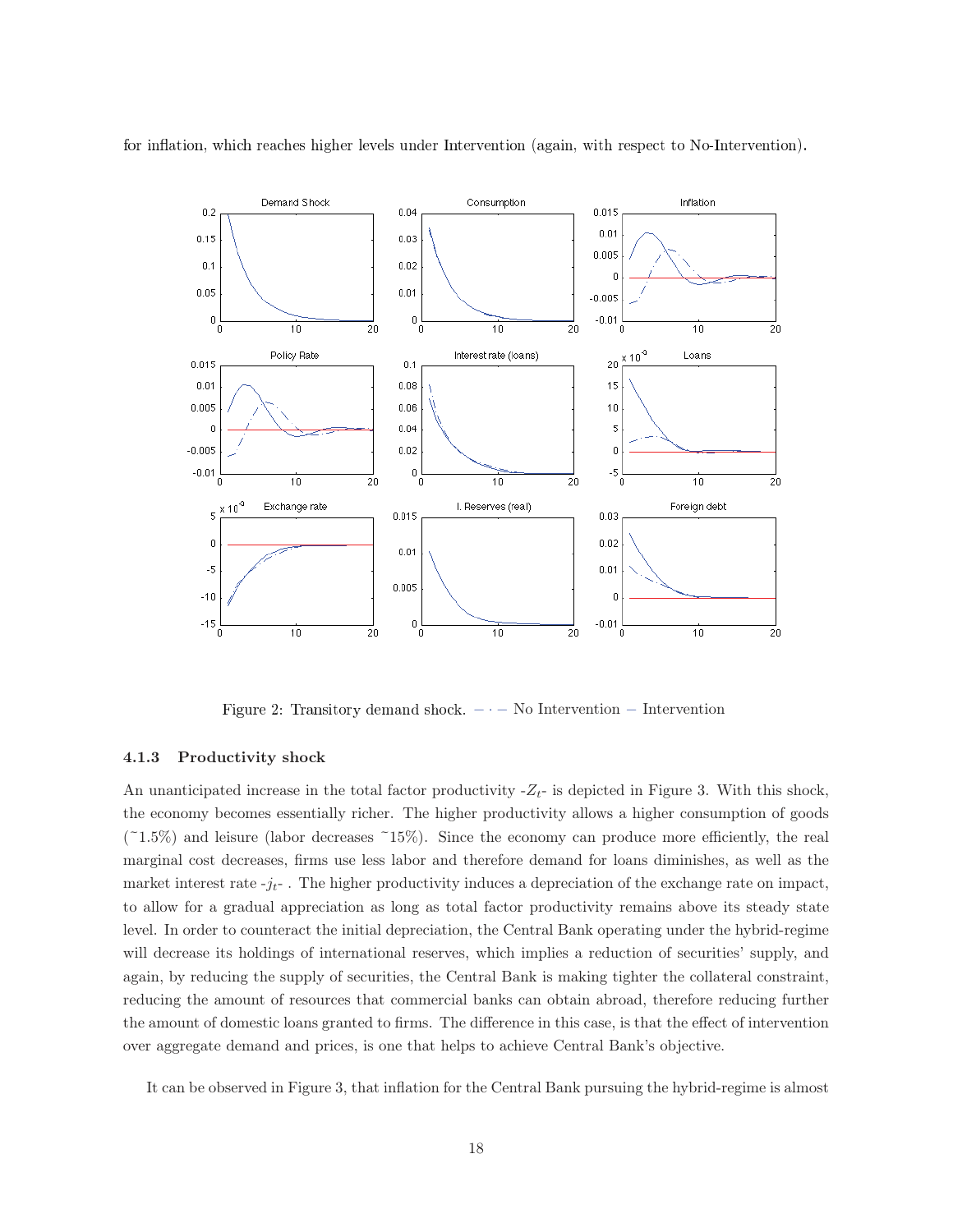half of that one resulting from the No-Intervention case, and thus the needed increase in the policy rate is also consequently higher for the No-Intervention case. This result suggest that when shocks affecting the economy are coming from the supply side, following a hybrid-regime can render better results than simply relying on the policy interest rate.



Figure 3: Transitory technology shock.  $- \cdot -$  No Intervention  $-$  Intervention

#### $\overline{5}$ Concluding remarks

The model proposed in this paper, is related to the continuing efforts to integrate financial frictions into macroeconomic models, emphasizing the links between these financial frictions and relative prices, leverage, and aggregate outcomes. It is similar to Bernanke and Gertler (1989), Kiyotaki and Moore (1995a), and many others, in the sense that it includes a borrowing constraint (the incentive compatibility constraint in this case). The innovation here is that the borrowing constraint is related to international financial markets and it can be relaxed or tighten by actions of the central bank, specifically by interventions in the foreign exchange market. Modeling interventions explicitly is also an intended contribution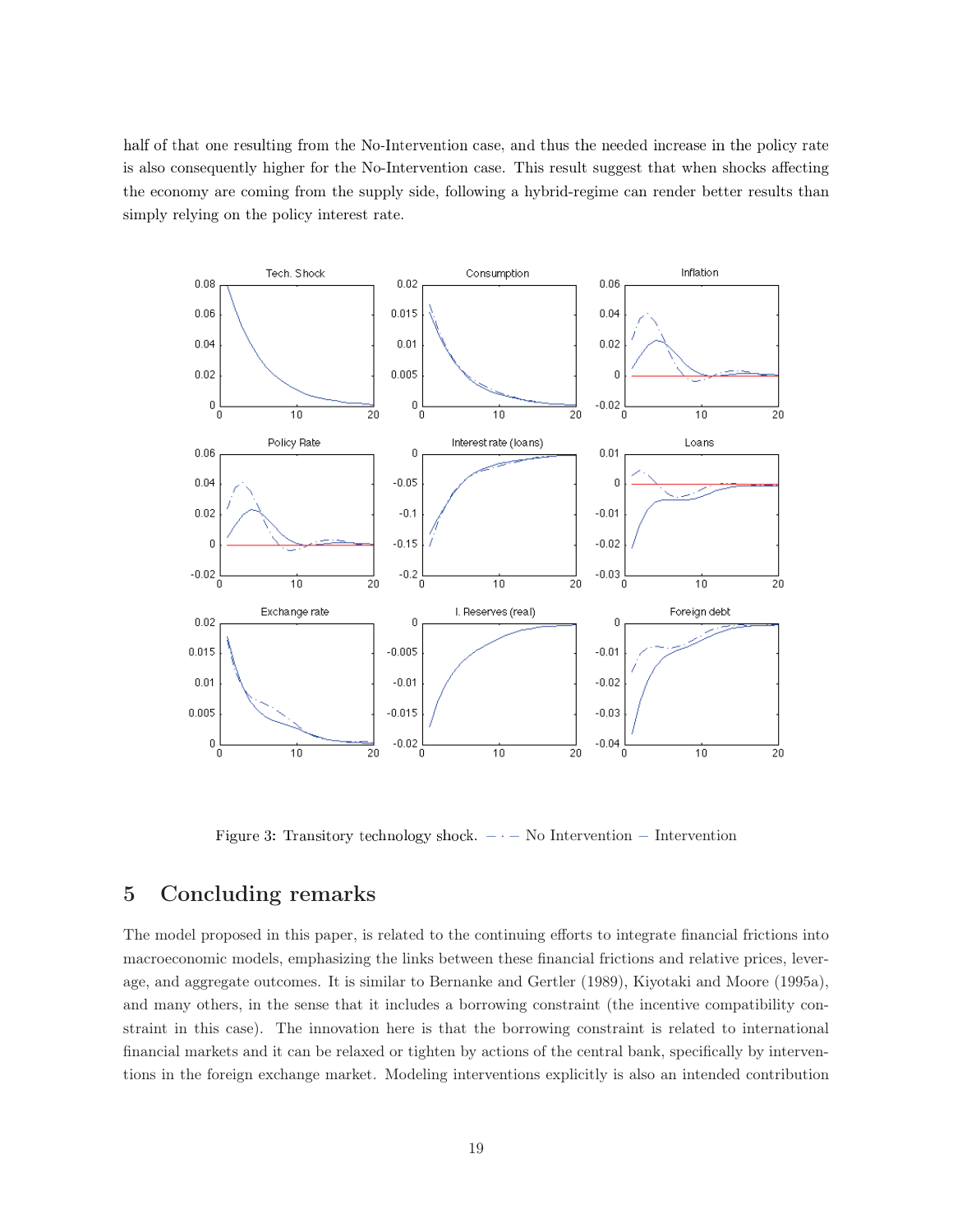of this paper, since most of the literature that explores policy concerns with respect to the exchange rate, does it through a re-setting of the interest rate, rather than through interventions as such.

An interesting result, is that the model can discern between situations in which intervention can be regarded as a beneficial supplemental policy, in the sense that it reduces the volatility of inflation, keeping it closer to its long run-level. Results suggest that, when shocks affecting the economy are supply shocks, intervening in the forex market can render better results than just re-setting the policy rate (see Figure 4). Although we can not formally address welfare implications of the model, since we are evaluating dynamics of the linearized version, it is still encouraging to find a combination of policies that can render a lower inflation volatility and also identify the type of shocks for which this hybrid-policy is effective in achieving the objective of an IT central bank. These results might be relevant for developing economies, which are subject to several supply shocks<sup>15</sup>.



Figure 4: Inflation dynamics. Responses to all three shocks.  $- -$  No Intervention  $-$  Intervention

The down side of accumulating reserves is that they are not free. According to Rodrik (2006), the costs "... amount to around 1 percentage point of GDP annually for developing nations taken as a whole". If reserves are able to reduces the probability of suffering a financial crisis, and all these nations are already paying this 'insurance premium', it is worthwhile to explore further whether these reserves can serve a better purpose than just being an expensive insurance.

<sup>&</sup>lt;sup>15</sup>These results come from the dynamic responses of the model to a single realization of each exogenous shock. In order to see if the results hold for any realization of the random disturbance, a simulation of 2000 periods was conducted for each type of shock, reaching to the same conclusions. See Appendix B.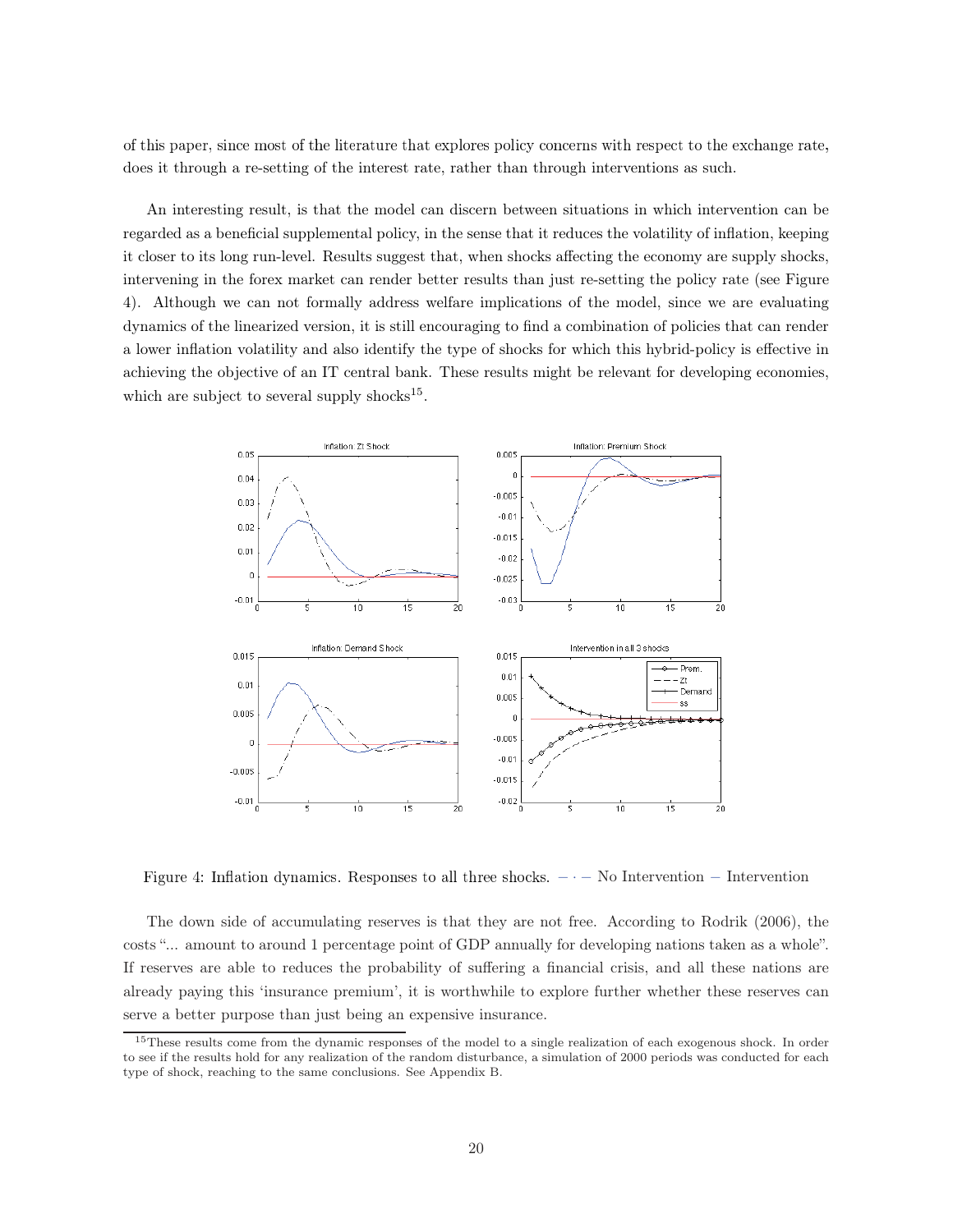# $\operatorname{References}$

- Aizenman, J., M. D. Chinn, and H. Ito (2010): "The emerging global financial architecture: Tracing and evaluating new patterns of the trilemma configuration," Journal of International Money and Finance, 29(4),  $615 - 641$ .
- AIZENMAN, J., M. HUTCHISON, AND I. NOY (2011): "Inflation Targeting and Real Exchange Rates in Emerging Markets," World Development, 39(5), 712 – 724.
- BATINI, N.; BREUER, P. K. K. Y. R. S. (2006): "Inflation Targeting and the IMF," International Monetary Fund.
- BENIGNO, G., AND P. BENIGNO (2003): "Price Stability in Open Economies," The Review of Economic Studies, 70(4), pp. 743–764.
- Bernanke, B., and M. Gertler (1989): "Agency costs, net worth, and business fluctuations," The American Economic Review, pp. 14–31.
- BRUNO, V., AND H. S. SHIN (2012): Capital Flows and the Risk-Taking Channel of Monetary Policy. Bank for International Settlements, Monetary and Economic Department.
- Caballero, R., and A. Krishnamurthy (2000): "International and Domestic Collateral Constraints in a Model of Emerging Market Crises," Working Paper 7971, National Bureau of Economic Research.
- Caballero, R., and A. Krishnamurthy (2001): "International and domestic collateral constraints in a model of emerging market crises," Journal of monetary Economics, 48(3), 513–548.
- Calvo, G. (1983): "Staggered prices in a utility-maximizing framework," Journal of monetary Economics, 12(3), 383–398.
- Calvo, G. A., and C. M. Reinhart (2000): "Fear of Floating," Working Paper 7993, National Bureau of Economic Research.
- Céspedes, L., R. Chang, and A. Velasco (????): "Financial Intermediation, Exchange Rates, and Unconventional Policy in an Open Economy," .
- Devereux, M. B., and C. Engel (2003): "Monetary Policy in the Open Economy Revisited: Price Setting and Exchange-Rate Flexibility," The Reveiew of Economic Studies, Vol. 70(4), 765–783.
- Devereux, M. B., P. R. Lane, and J. Xu (2006): "Exchange Rates and Monetary Policy in Emerging Market Economies<sup>\*</sup>," The Economic Journal, 116(511), 478-506.
- DOOLEY, M. P. (2000): "A Model of Crises in Emerging Markets," The Economic Journal, 110(460), 256–272.
- DOOLEY, M. P., D. FOLKERTS-LANDAU, AND P. GARBER (2003): "An Essay on the Revived Bretton Woods System," Working Paper 9971, National Bureau of Economic Research.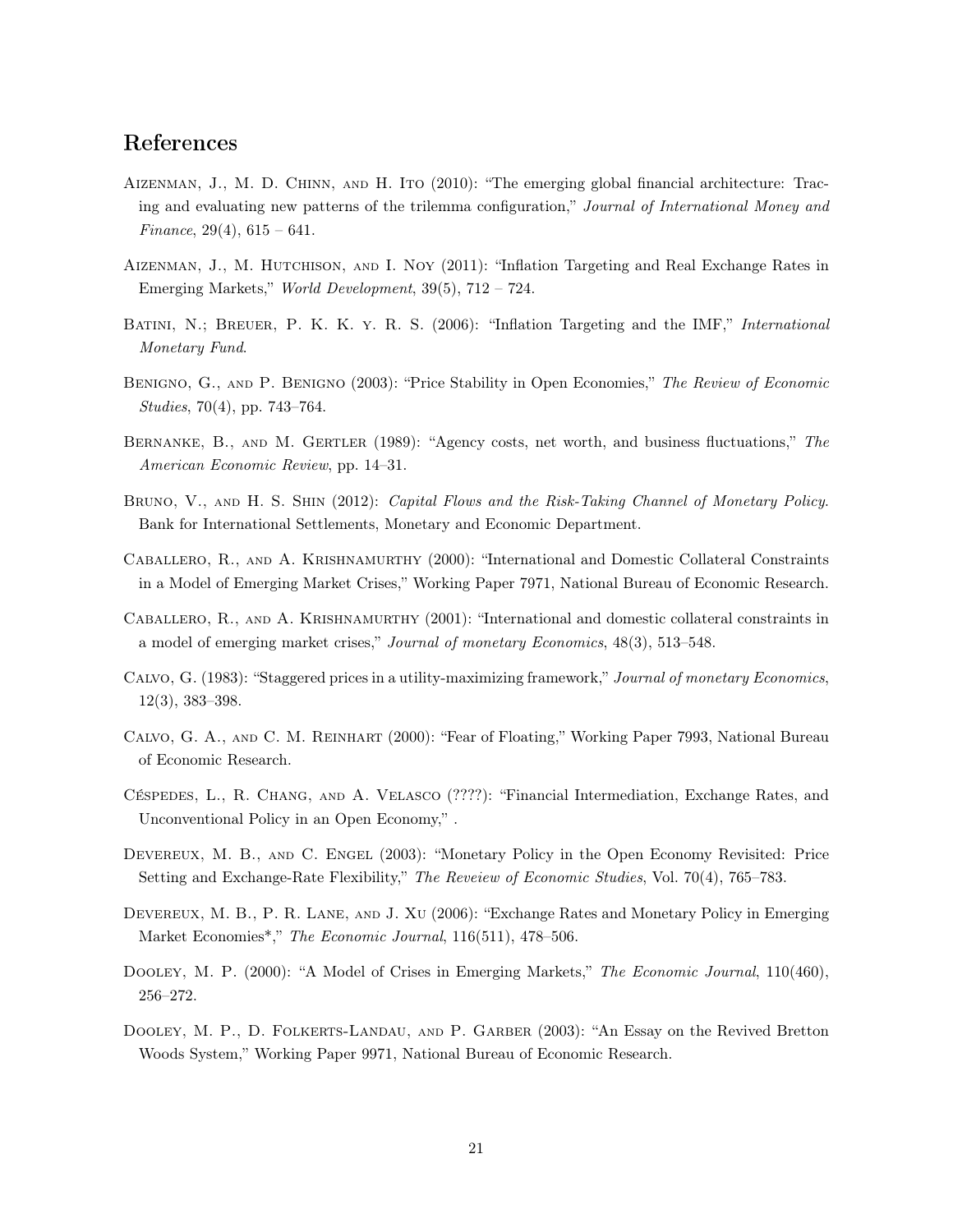- EDWARDS, S. (2006): "The Relationship Between Exchange Rates and Inflation Targeting Revisited," Working Paper 12163, National Bureau of Economic Research.
- Frankel, J. A. (2010): "Monetary Policy in Emerging Markets: A Survey," Working Paper 16125, National Bureau of Economic Research.
- FRIEDMAN, M. (1953): "The Case for Flexible Exchange Rates," Essays in Positive Economics (Chicago: University of Chicago Press, pp. 157–203.
- GARCIA, C. J., J. E. RESTREPO, AND S. ROGER (2011): "How much should inflation targeters care about the exchange rate?," Journal of International Money and Finance, 30(7), 1590 – 1617.
- GEANAKOPLOS, J. (2010): "The Leverage Cycle," NBER Macroeconomics Annual, 24(1), pp. 1–66.
- GERTLER, M., S. GILCHRIST, and F. M. NATALUCCI (2007): "External Constraints on Monetary Policy and the Financial Accelerator," Journal of Money, Credit and Banking, 39(2-3), 295–330.
- Gnabo, J.-Y., L. De Mello, and D. Moccero (2010): "Interdependencies between Monetary Policy and Foreign Exchange Interventions under Inflation Targeting: The Case of Brazil and the Czech Republic," International Finance, 13(2), 195–221.
- Kiyotaki, N., and J. Moore (1995a): "Credit Cycles," Working Paper 5083, National Bureau of Economic Research.

(1995b): "Credit cycles," Discussion paper, National Bureau of Economic Research.

- Klein, P. (2000): "Using the generalized Schur form to solve a multivariate linear rational expectations model," Journal of Economic Dynamics and Control, 24(10), 1405–1423.
- McCallum, B., and E. Nelson (2000): "Monetary policy for an open economy: an alternative framework with optimizing agents and sticky prices," Oxford Review of Economic Policy, 16(4), 74–91.
- Mishkin, F. (2000): "Inflation targeting in emerging market countries," Discussion paper, National Bureau of Economic Research.
- MONACELLI, T. (2004): "Into the Mussa puzzle: monetary policy regimes and the real exchange rate in a small open economy," Journal of International Economics,  $62(1)$ ,  $191 - 217$ .
- Mussa, M. (1986): "Nominal Exchange Rate Regimes and the Behavior of Real Exchange Rates: Evidence and Implications," Carnegie-Rochester Conference, Series on Public Policy(36), 163–209.
- Ortiz, A., P. Otonello, F. Sturzenegger, and E. Talvi (2009): "Monetary and fiscal policies in a sudden stop: Is tighter brighter?," Dealing with an International Credit Crunch, Policy Responses to Sudden Stops in Latin America.
- RAVENNA, F., AND C. E. WALSH (2006): "Optimal monetary policy with the cost channel," Journal of Monetary Economics,  $53(2)$ ,  $199 - 216$ .

<sup>(2012): &</sup>quot;Liquidity, Business Cycles, and Monetary Policy," Working Paper 17934, National Bureau of Economic Research.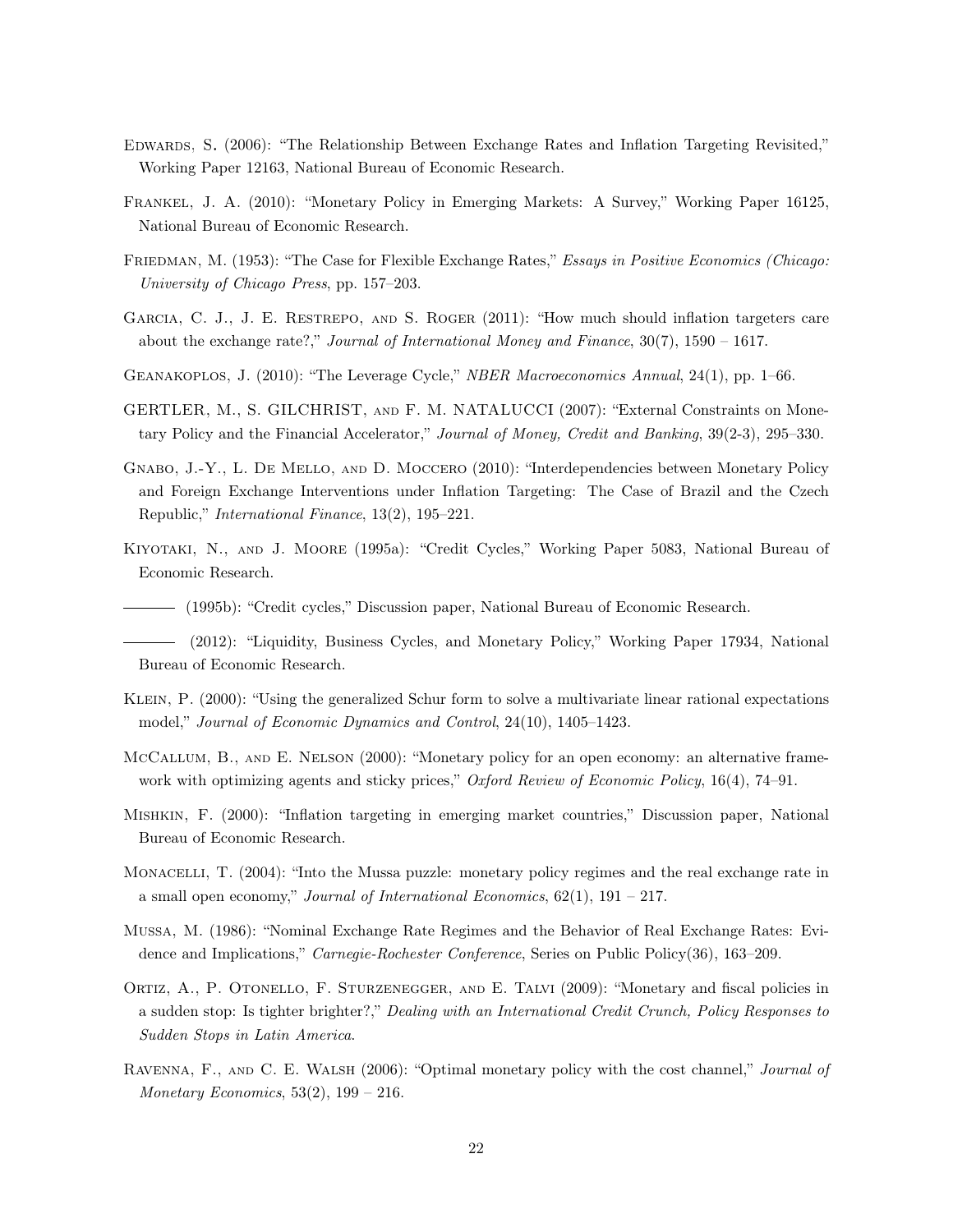- RODRIK, D. (2006): "The social cost of foreign exchange reserves," International Economic Journal, 20(3), 253–266.
- SCHMITT-GROHÉ, S., AND M. URIBE (2003): "Closing small open economy models," Journal of international Economics, 61(1), 163–185.
- Taylor, J. B. (2001): "The Role of the Exchange Rate in Monetary-Policy Rules," The American Economic Review, 91(2), pp. 263–267.
- TINBERGEN, J. (1952): On the theory of economic policy.
- Vitale, P. (1999): "Sterilised central bank intervention in the foreign exchange market," Journal of International Economics,  $49(2)$ ,  $245 - 267$ .
- YUN, T. (1996): "Nominal price rigidity, money supply endogeneity, and business cycles," Journal of Monetary Economics,  $37(2)$ ,  $345 - 370$ .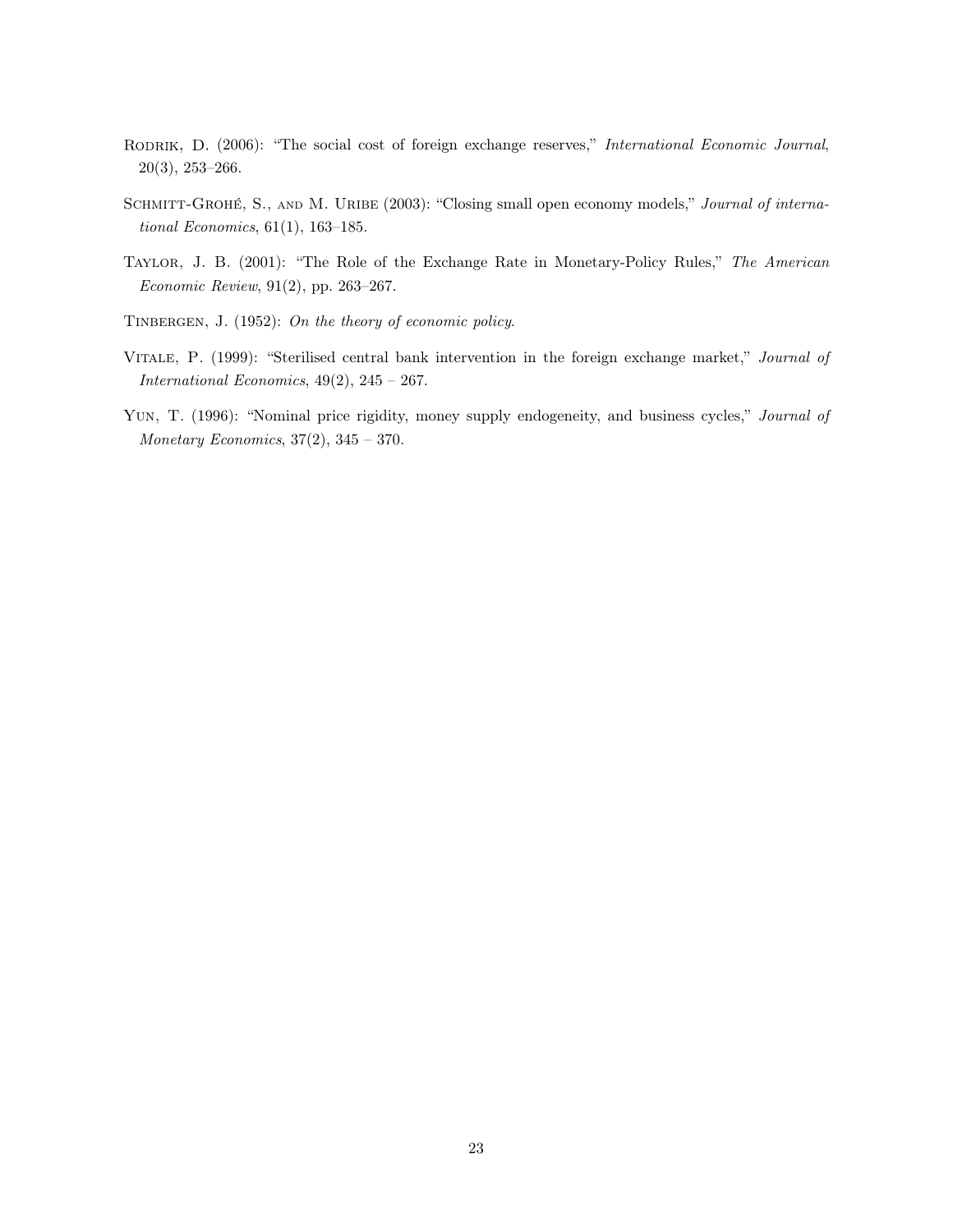#### Impulse responses for all variables  $\mathbf{A}$

#### Demand shock  $A.1$

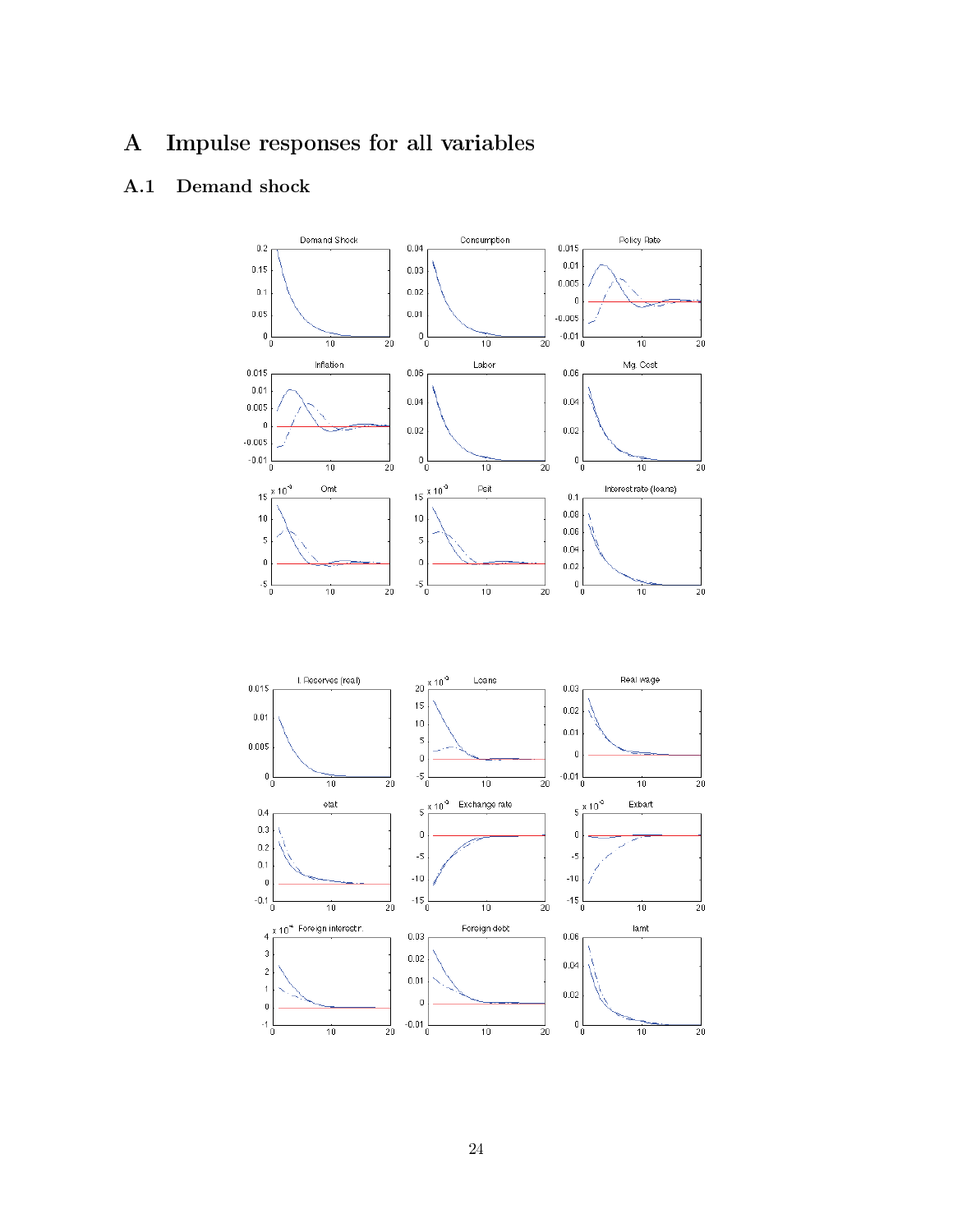#### $A.2$ **Productivity Shock**

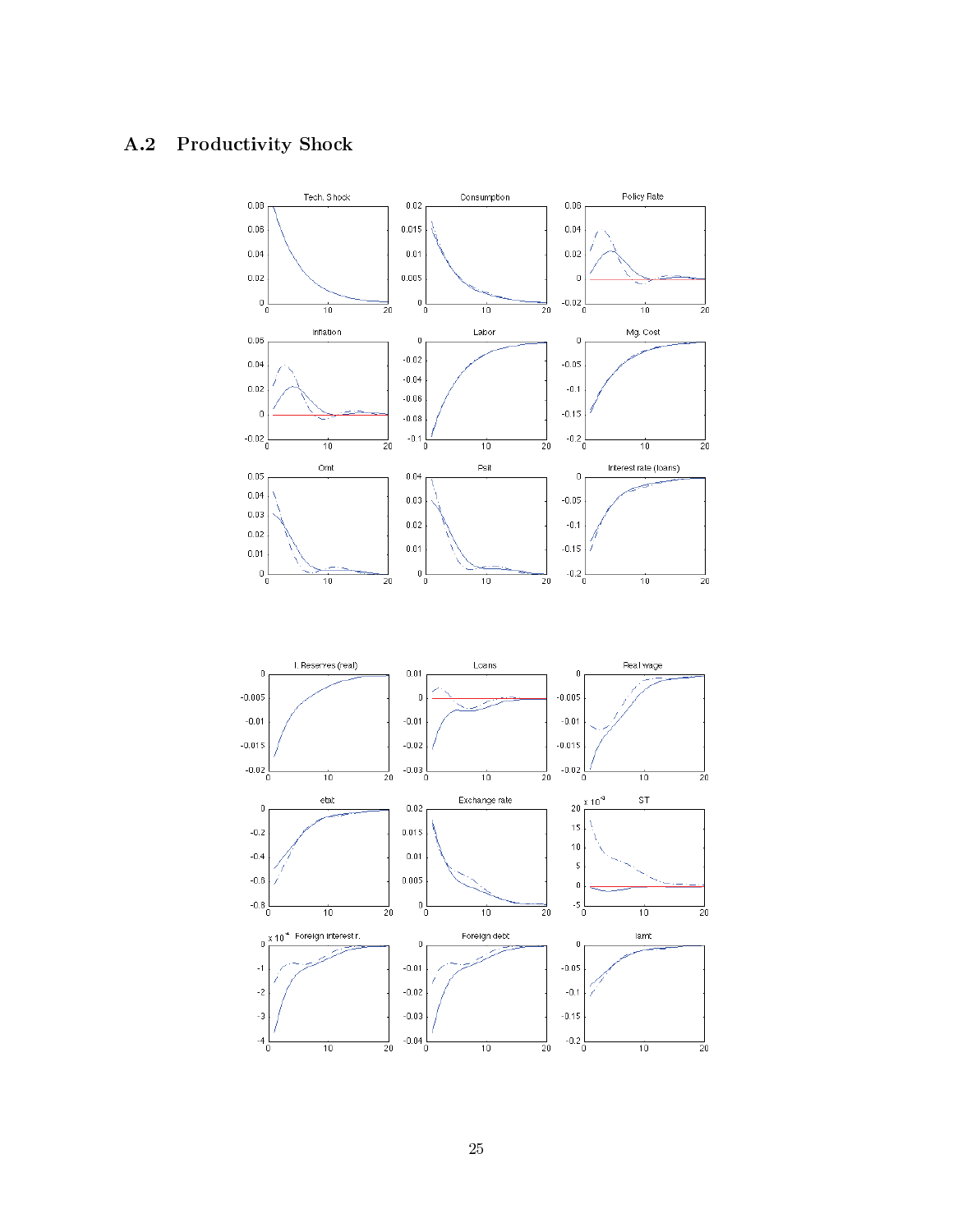#### $A.3$ Country premium shock

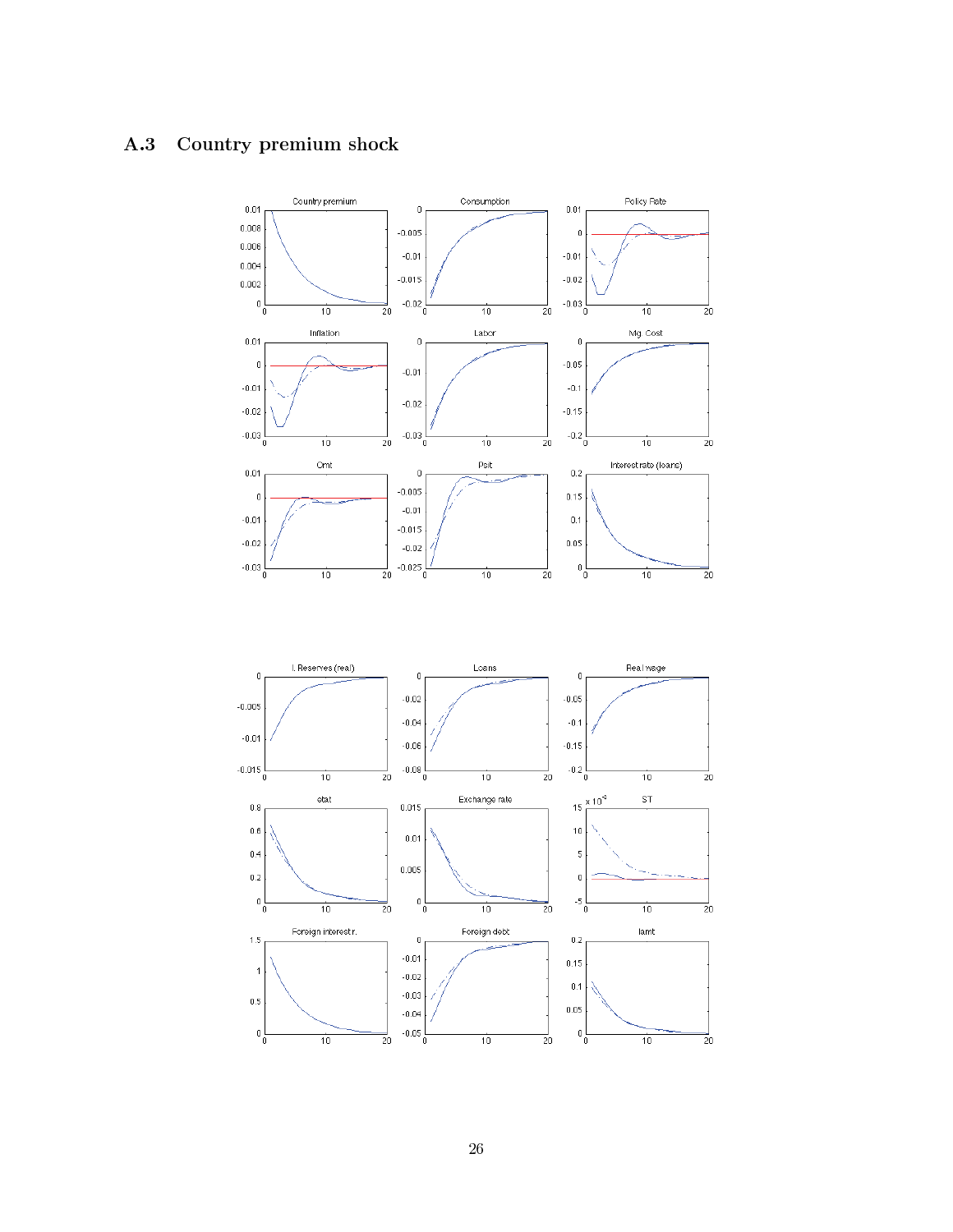# B Simulation: Random disturbance in each period

So far, the dynamic responses analyzed were those coming from a single realization of the exogenous shocks. In order to see if the results hold for any realization of the random disturbance, a simulation involving a 2000-period run was conducted for each type of shock, reaching to the same conclusions: according to the model, central-bank intervention in the forex market can in principle be a highly effective tool for macroeconomic stabilization. In particular, it can be used to decrease inflation volatility at least when shocks affecting the economy are supply shocks.

The simulation exercise was done by generating artificial inflation series by hitting the economy in every period with a random disturbance for each of the three exogenous shocks (technology, demand and borrowing premium). After getting the simulated inflation series (generated by each of the exogenous shocks), the standard deviation was computed for the last 400 periods of each inflation series. On the top row of Figure B.1, it can be observed how the standard devation of inflation series its lower (about 35%) when the central bank follows a hybrid policy and intervenes in the forex market, than when it follows a pure IT-policy. The converse is true for the other two shocks; when the economy experiences demand shocks or shocks to the foreign borrowing premium, intervening in the forex market exacerbates inflation volatility.

The bottom row of Figure 5 shows the simulated inflation series for both, the Intervention and No-Intervention policies. It can be observed that for supply shocks, the discontinuous line (inflation in the No-Intervention case) serves as an upper bound for the continuous one (inflation in the Intervention case). Again, the converse is true for the other two shocks, were deviations from steady-state inflation appear to be larger under the Intervention policy, and therefore the continuous line serves as the upper bound, enclosing the inflation series generated under the No-Intervention policy.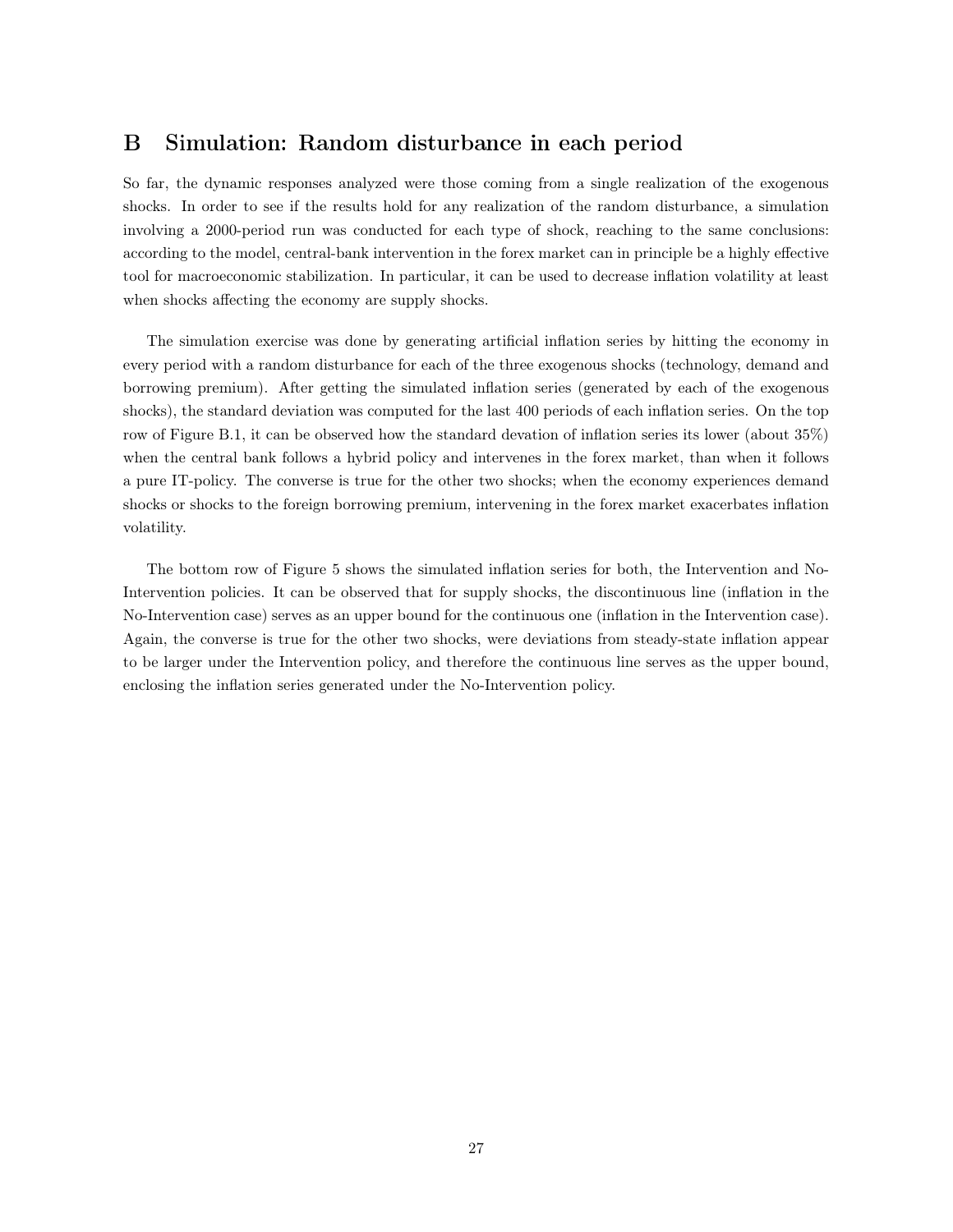

Figure 5: Inflation Volatility. Top row shows the standard deviation of inflation generated by each type of shock and bottom row, shows simulated inflation series for each type of shock for both: Intervention and No-Intervention cases.

#### $\mathbf C$ **Sensitivity Analysis**

#### Sensitivity to the International reserves adjustment coefficient,  $\omega_s$ :  $C.1$

This parameter determines how aggressively the central bank will intervene in the forex market, when confronted with any given discrepancy between the market exchange rate and operational exchange rate target, (the exchange rate 'desired' by the central bank).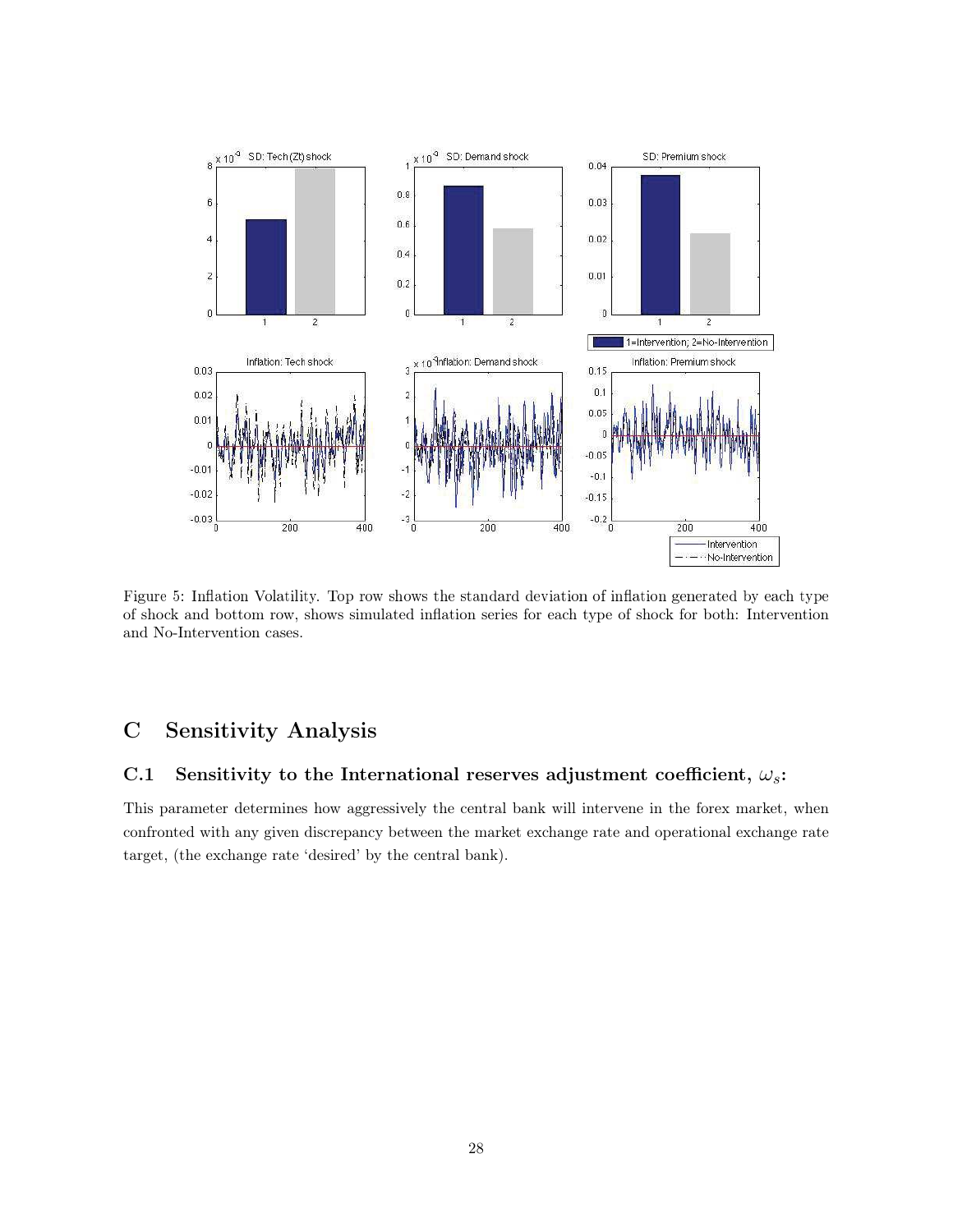

Figure 6: Model dynamics after a technology shock for different values of  $\omega_s$ 

#### $C.2$ Sensitivity to the Inflation coefficient in operational exchange rate target,  $\gamma_s$ :

The parameter  $\gamma_s$  links the operational target for the exchange rate  $-\bar{S}_t$  with the objective of central bank (inflation). The relationship is characterized by  $\partial \bar{s}_t/\partial \pi_t = -\gamma_s$ , ergo, the monetary authority confronted with a higher inflation, will desire a more appreciated level for the exchange rate, and therefore it will set a higher value for  $\bar{S}_t$  through eq. (2). But whether this higher operational target translates into intervention, will still depend on the intervention rule (eq. (3) and parameter  $\omega_s$ ).